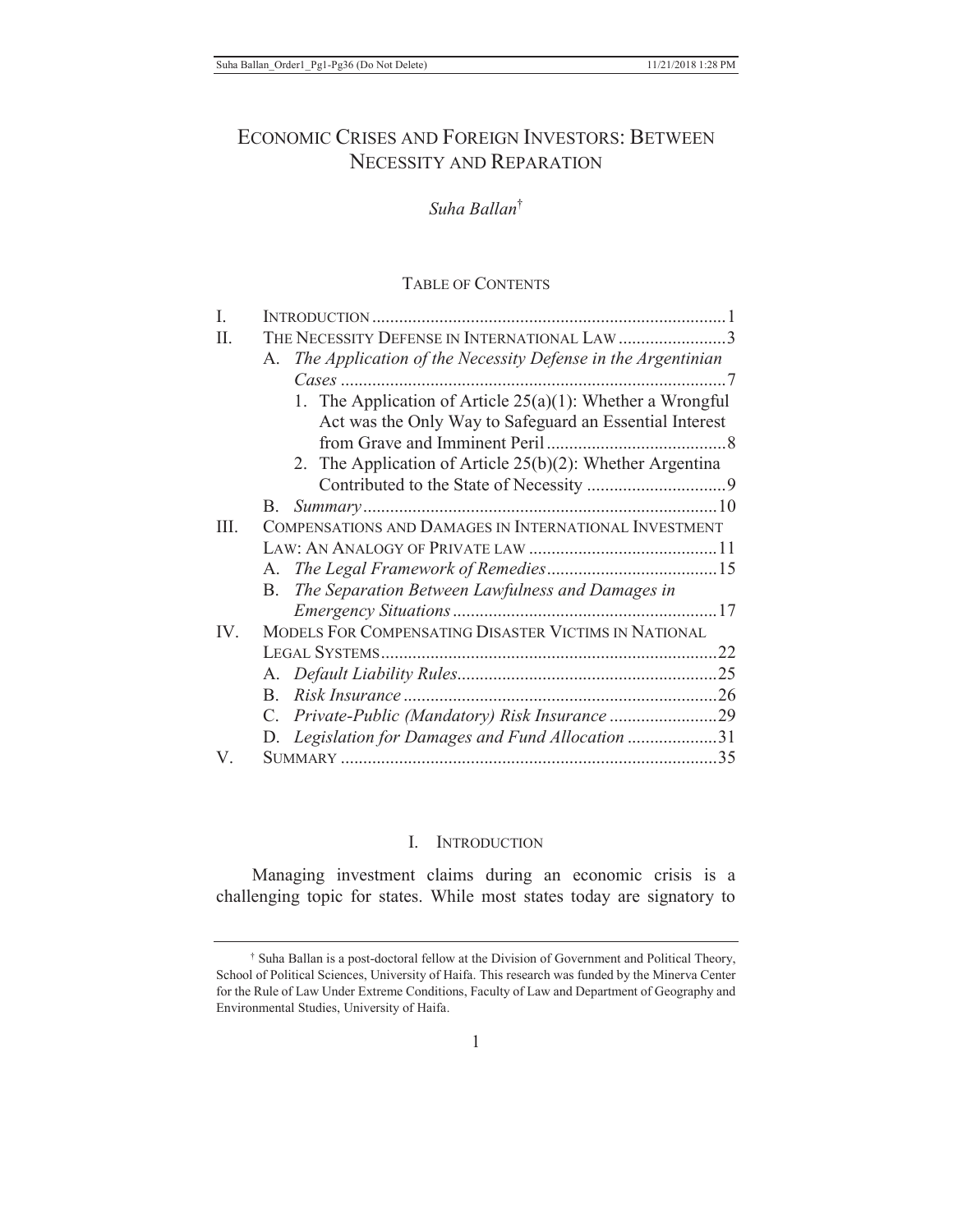dozens of investment treaties, they are also more susceptible, due to the liquidation of capital, to economic crises triggered or intensified by external variables. Indeed, economic crises in recent years are more frequent as states are unable to fully control their economy and are now no less likely than natural disasters or wars.

<sup>1</sup> Nevertheless, states are more likely to invest effort in shaping mechanisms for compensating victims of natural disasters than mechanisms for managing investor claims during an economic crisis.

Deriving from available state-based models for the reparation and compensation of victims of mass disasters, $2$  this paper shows how setting investor-state arbitration as the default mechanism for dispute settlement is the least appropriate solution when considering recovery, costallocation, and efficiency. Instead, this paper suggests that investor-state arbitration, largely focused around the necessity defense, should be a lastresort method for compensating foreign investors.

The argument in this paper is that the remedies for violation of an investment treaty, based on a private law analogy, are the least desirable remedies for damages caused to foreign investors during economic crises. Accordingly, we should rather apply the existing remedies in public law for compensating victims of major disasters, partially or fully, to manage the costs laid on foreign investors due to state measures taken to overcome an economic crisis.

Within the literature concerning reparations for national crises, we find several reparation models provided by states for mass injuries such as liability rules, private risk insurance, mandatory risk insurance, a compensation fund and ad hoc tribunals. $3$  Examining those regulations shows that investment treaty arbitration shares the advantages and the disadvantages of liability rules to a considerable extent. This Literature suggests, however, that liability rules are the least preferable remedy, due to their high costs and duration, as well as the lack of an upper limit for the costs that a state can bear. Hence, learning from the experience of states with managed crises, whether natural or man-made, we examine

<sup>1</sup> Since the beginning of the 21st Century, more than five economic crises have occurred in different states: Argentina's debt crisis (1999-2000), the U.S.'s dot com crisis (2001), Iceland's financial crisis (2008), the global financial crisis starting in the U.S. (2007), the European debt crisis (2010), and the Russian economic crisis (2014).

<sup>2</sup> *See generally* Michael Faure, *Financial Compensation for Victims of Catastrophes: A Law and Economics Perspective*, 29 LAW & POL'Y 339 (2007); FINANCIAL COMPENSATION FOR VICTIMS OF CATASTROPHES: A COMPARATIVE LEGAL APPROACH (Michael Faure & Ton Hartlief eds., 2006).

<sup>3</sup> *See infra* Part V.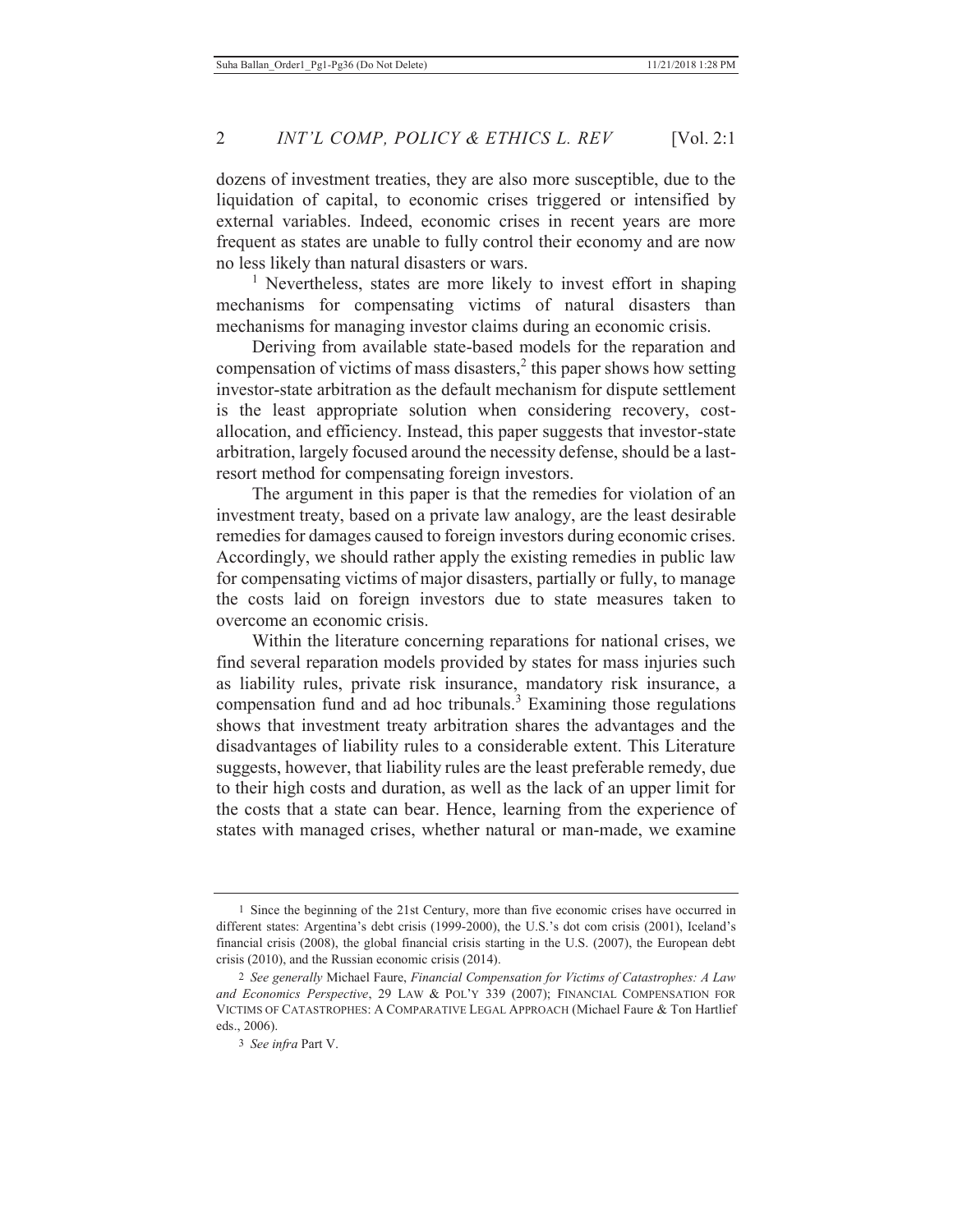the applicability of the aforementioned solutions in the context of foreign investors in the era of bilateral investment treaties (BITs).

After a short introduction and background, Part II analyzes investment treaty awards rendered after the 1999-2001 economic crisis in Argentina. In this context, applying the necessity defense to economic crises was challenging and the evaluation of damages was largely influenced by the methods developed in private law or contract law. This paper then proceeds, in Part III, to address the difficulties in applying the necessity defense for economic crises and for the evaluation of damage.<sup>4</sup> First, that the necessity defense as acknowledged in customary international law prescribes an all or nothing approach, with little room for a more balanced cost allocation.<sup>5</sup> Second, in deciding the remedies, investment treaty arbitration tribunals have mainly followed the methods available in customary international law, which are based on private law, and disregarded the methods for reparation that are available in public law. In Part IV, we examine four different schemes for compensating victims of mass disaster that were developed in the national legal systems, which combines both public and private law remedies: liability rules, private risk insurance, mandatory risk insurance, and a compensation fund. We present the advantages and disadvantages of those methods and then examine their applicability to investor-state disputes. Finally, in Part V, we conclude that unless those methods are internalized in the treaties, states should avoid investor-state arbitration when an economic crisis erupts and provide an alternative method of reparation for foreign investors.

## II. THE NECESSITY DEFENSE IN INTERNATIONAL LAW

In the era of global financial liquidity and mobilization of capital, states have less and less influence on their markets, and are more exposed to economic crises caused by external impacts.<sup>6</sup> In such situations, a

<sup>4</sup> For details on the necessity defense, see Int'l Law Comm'n, Draft Articles on Responsibility of States for Internationally Wrongful Acts, with Commentaries, art. 25, U.N. Doc. A/56/10, at 28 [hereinafter ILC DASR].

<sup>5</sup> An exception may be found in the ILC DASR. Article 27 allows tribunals to order compensation for wrongful acts even if those acts satisfy the necessity defense. *See* discussion *infra* note 56 and accompanying text.

<sup>6</sup> *See generally* INT'L MONETARY FUND, CAPITAL FLOWS—REVIEW OF EXPERIENCE WITH THE INSTITUTIONAL VIEW (2016), https://www.imf.org/external/np/pp/eng/2016/110416a.pdf [hereinafter INT'L MONETARY FUND]; Joseph E. Stiglitz, Lessons from the Financial Crisis and their Implications for Global Economic Policy 7-8 (2018) (unpublished manuscript), https://www8.gsb.columbia.edu/faculty/jstiglitz/sites/jstiglitz/files/Lessons%20from%20the%20F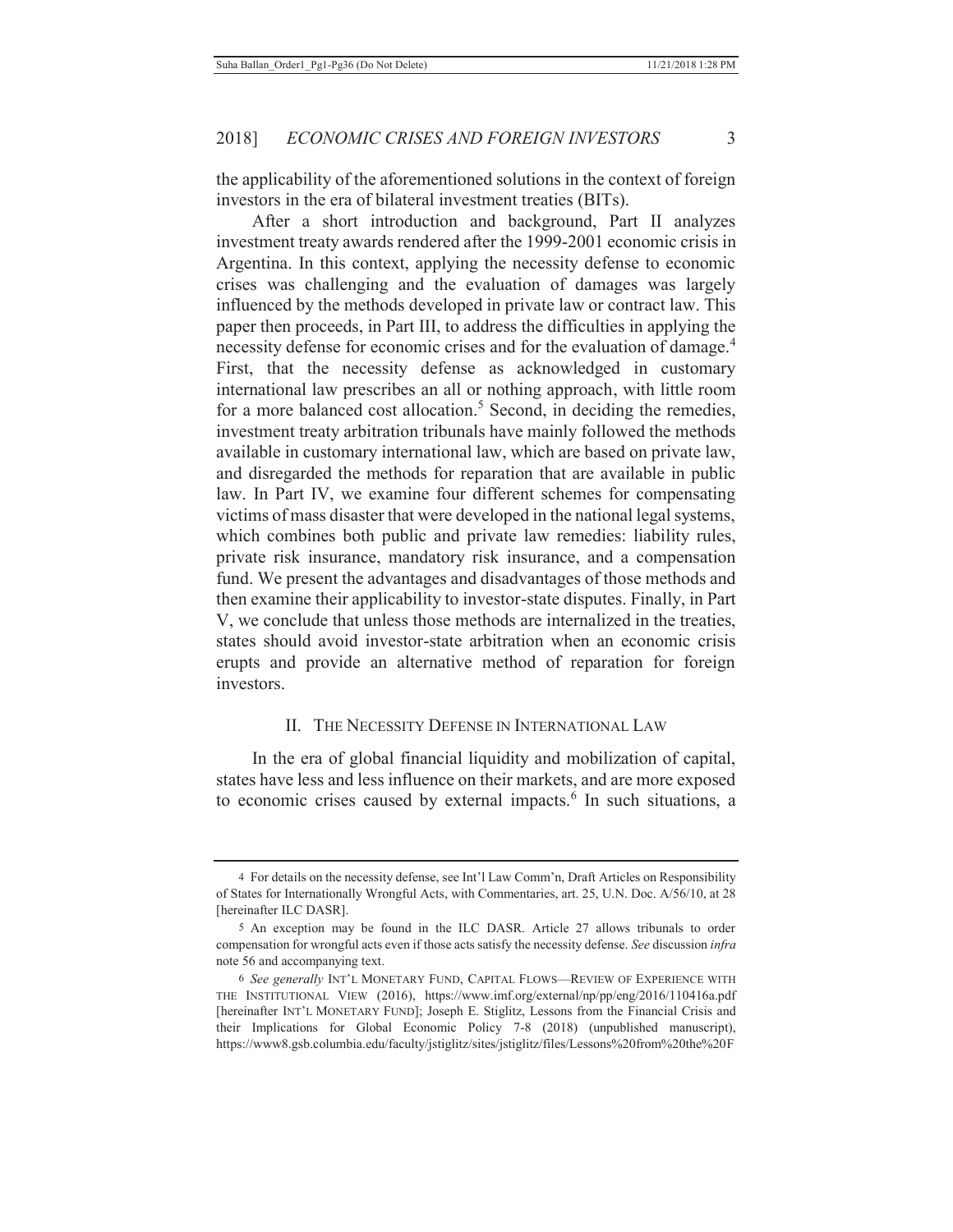state's regulatory agencies are expected to pursue immediate and effective measures in order to minimize the scope of the economic crisis and its costs. Yet, nationalizing a bank or revising a contract in vital sectors may contradict international obligations arising from investment agreements when such measures cause losses to foreign investors.<sup>7</sup> Hence, international obligations, in general, and investment agreements, in particular, may impede such immediate measures, or may cause these measures to be more expensive than anticipated.

In the absence of a specific treaty provision exempting states from liability, a state can only rely on the necessity defense in customary international law, which precludes liability for international wrongful acts in cases of necessity.<sup>8</sup> The necessity defense is long recognized in customary international law and invoked by states in various contexts as a defense for precluding wrongful actions not in conformity with certain international obligations.<sup>9</sup> We focus on the necessity defense as articulated by the International Law Commission (ILC), which is, for our needs, proximate enough to customary international law.10 Article 25 of the International Law Commission on the Responsibility of States for International Wrongful Acts (ILC DASR) articulates the conditions for invoking a necessity defense:

1. Necessity may not be invoked by a State as a ground for precluding the wrongfulness of an act not in conformity with an international obligation of that State unless the act:

(a) is the only way for the State to safeguard an essential interest against a grave and imminent peril; and

(b) does not seriously impair an essential interest of the State or States towards which the obligation exists, or of the international community as a whole.

2. In any case, necessity may not be invoked by a State as a ground for precluding wrongfulness if:

(a) the international obligation in question excludes the possibility of invoking necessity; or

inancial%20Crisis.pdf; Joseph E. Stiglitz, *Reforming the Global Economic Architecture: Lessons from Recent Crises*, 54 J. OF FIN. 1508, 1509-10 (1999).

<sup>7</sup> *See, e.g.*, Saluka Inv. BV v. Czech Rep., Neth-Czech, Partial Award, (Perm. Ct. Arb. 2006).

<sup>8</sup> *See* ILC DASR, *supra* note 4. On the relation between a treaty exception and the exception of necessity in customary international law, see Jürgen Kurtz, *Adjudging the Exceptional at International Investment Law: Security, Public Order and Financial Crisis*, 59 INT'L & COMP. L.Q. 324, 325-28 (2010).

<sup>9</sup> *See* ILC DASR, *supra* note 4.

<sup>10</sup> *See generally id*.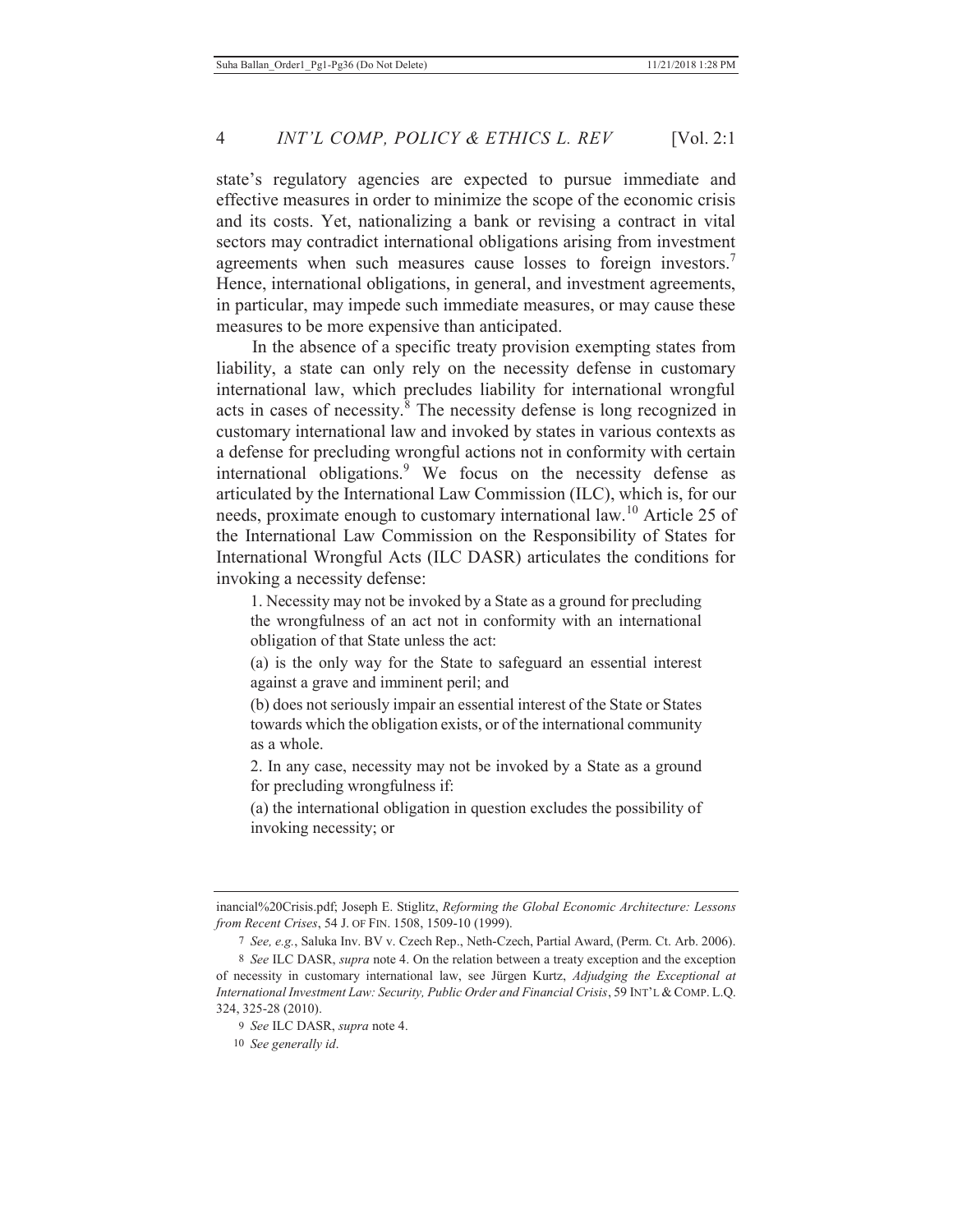(b) the State has contributed to the situation of necessity.<sup>11</sup>

As the ILC DASR commentary explains, those conditions strictly limit the use of necessity to prevent states from abusing this defense.<sup>12</sup> Accordingly, the necessity defense requires the state to satisfy these four conditions cumulatively for the claim to be accepted.<sup>13</sup>

According to Article  $25(1)(a)$ , the first condition for a state to satisfy is that the contested measure is "the only way for the states to safeguard an essential interest against a grave and imminent peril."14 The ILC report explicitly states that safeguarding an essential interest is not only confined to the existence of the state, but also to a wide variety of interests such as safeguarding the economy or ecology.<sup>15</sup> Accordingly, a severe economic crisis risking the economic survival of the state or the maintenance of the state's essential services may indeed satisfy as a grave peril for an essential interest.<sup>16</sup> A state that is able to show that such threat is imminent, a considerable challenge by itself, has yet to prove that violating an international obligation is the only way to safeguard that interest. Determining whether a state measure has indeed satisfied this condition entails professional economic expertise, often raising alternative measures and hypothetical occurrences.17 Due to the high uncertainty involved, determining whether this condition is satisfied cannot be solely based on professional and scientific grounds, but also involves certain policy considerations. The ILC was aware of this issue and, in its commentary, referred to the judgment of the International Court of Justice (ICJ) in *Gabčíkovo-Nagymaros Project* stating that, while a measure of uncertainty about the future may exist, it does not "necessarily disqualify a State from invoking necessity, if the peril is clearly established on the basis of the evidence reasonably available at the time."18 Such a statement, though helpful, does not clear all doubt about the proper application of this condition for the necessity of measures to stabilize a deteriorating economy.

<sup>11</sup> ILC DASR, *supra* note 4.

<sup>12</sup> *Id.* at 83.

<sup>13</sup> *Id.* at 80; *see also* Gabčíkovo-Nagymaros Project (Hung. v. Slovk.), Judgement, 1997 I.C.J. Rep. 7, ¶¶ 51–52 (Sept. 25).

<sup>14</sup> ILC DASR, *supra* note 4.

<sup>15</sup> *See id.* at 83. For the statement of Roberto Ago, member of the ILC, in the United Nations, see Int'l Law Comm'n, Rep. on Circumstances Precluding Wrongfulness, U.N. Doc. A/CN.4/SER.A, at 22-23 (1980). *See also* LG&E Energy Corp. v. Argentine Rep., ICSID Case No. ARB/02/1, Decision on Liability, ¶ 251 (Oct. 3, 2006).

<sup>16</sup> *See LG&E Energy Corp.*, ICSID Case No. ARB/02/1, ¶¶ 237-38.

<sup>17</sup> *See* Kurtz, *supra* note 8, at 342.

<sup>18</sup> *See* ILC DASR, *supra* note 4, at 83.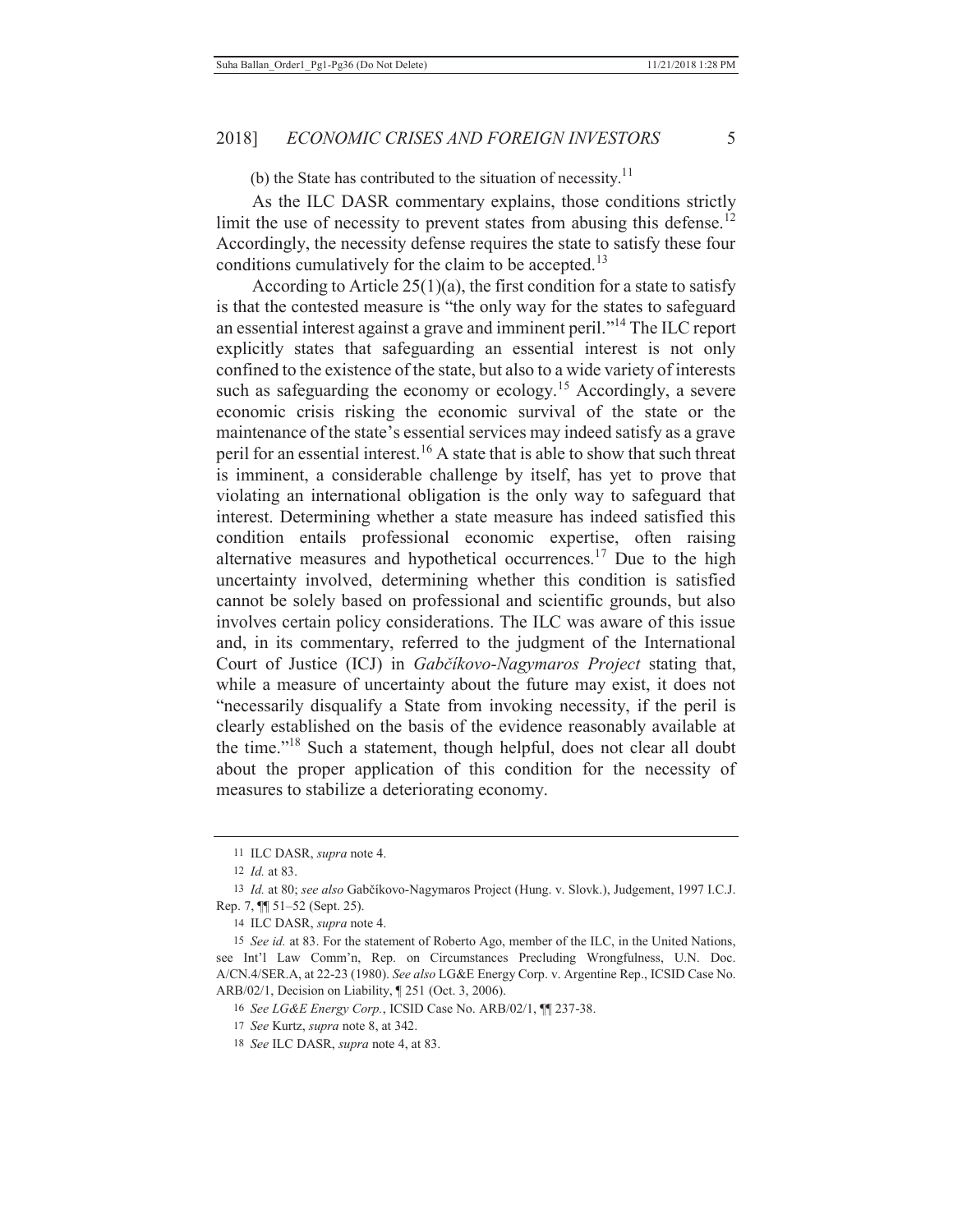The application of the second and third conditions does not raise significant difficulties in the context of an economic crisis. First, it is unlikely—though not impossible—that measures taken by a state to recover from an economic crisis would undermine the essential interests of another state or the international community. Considering the interlinked and intensive economic relations between states, it is rather the economic crisis that may undermine the economic stability of other states, and so it is a shared interest of the international community to contain an economic crisis.<sup>19</sup> As to the third condition, investment agreements do not usually include an explicit exclusion of necessity, while an implicit exclusion is not reasonable due to the nature of the treaties.20 It is likely that if a treatment of an investor amounted to a breach of other international obligations that exclude necessity, then that treatment went way beyond what was necessary to recover from an economic crisis and that necessity would not be satisfied anyway.

The fourth condition, requiring that the state did not contribute to the situation of necessity, has a clear and simple rationale: a state cannot benefit from a situation it could have avoided.<sup>21</sup> The ILC DASR explains that a state contribution should be substantial and not incidental.<sup>22</sup> Applying such a condition to an economic crisis, however, narrows, to a large extent, the possibility of accepting the defense. Economic crises, except for those that are caused by a natural disaster, are almost never sudden or unexpected and are usually accompanied by the economic policy of the state whether reflected in its actions or its defaults. As such, it is rare that we identify the reasons of an economic crisis as fully resulting from external factors over which a state has no control.<sup>23</sup>

<sup>19</sup> Joseph E. Stiglitz, *The Current Economic Crisis and Lessons for Economic Theory*, 35 E. ECON. J. 281, 282 (2009).

<sup>20</sup> The ILC suggest that some international obligations may implicitly exclude necessity as they are intended to apply in abnormal situations of peril and engage in essential interests of the state concerned. *See* ILC DASR, *supra* note 4, at 84.

<sup>21</sup> *See* The Gabcíkovo-Nagymaros Project (Hung./Slovk.), Judgment, 1997 I.C.J. Rep. 7, ¶ 57 (Sept. 25).

<sup>22</sup> ILC DASR, *supra* note 4, at 84.

<sup>23</sup> Considering that both external and internal factors contribute to the creation of an economic crisis, it is not surprising that the tribunals that had to determine this question in the context of the Argentinian economic crisis reached different conclusions. While all tribunals acknowledged that both internal and external factors played a role, the tribunals in *Enron Co. Ponderosa Assets L.P.* and *El Paso Energy Int'l Co.* for example, concluded that Argentina contributed to the economic crisis and was not exempt from liability. *See* Enron Co. Ponderosa Assets, L.P. v. Argentine Rep., ICSID Case No. ARB/01/3, Award, ¶¶ 311-12 (May 22, 2007); El Paso Energy Int'l Co. v. Argentina, ICSID Case No. ARB/03/15, Award, ¶¶ 649-670 (Oct. 31, 2011). However, two tribunals concluded to the contrary. *Cf.* LG&E Energy Corp. v. Argentine Rep., ICSID Case No.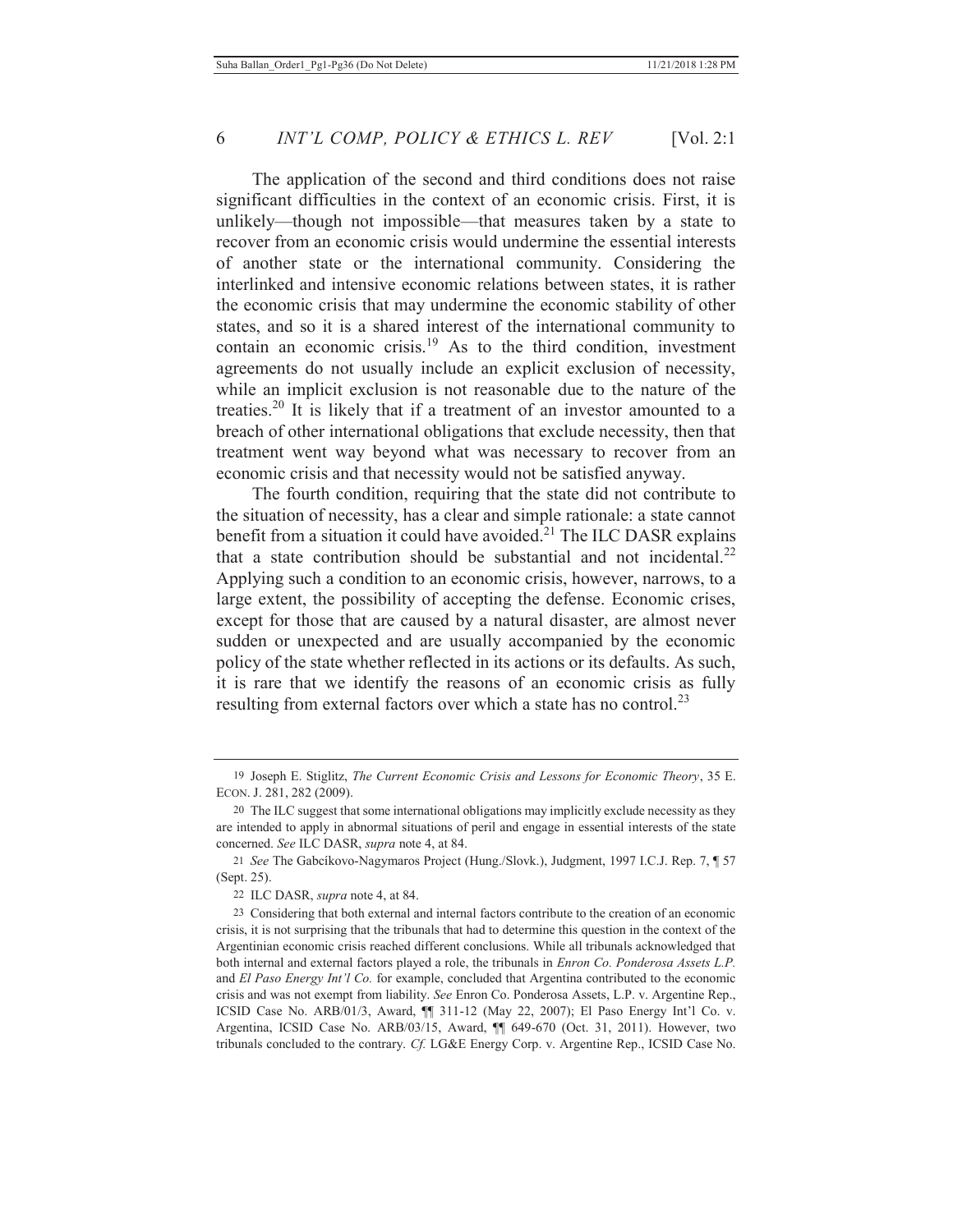In the following section, we examine how investment treaty tribunals in the Argentinian economic crisis applied the necessity defense

in the context of an economic crisis. We also indicate the difficulties in applying the defense and the consequences of these decisions on the issue of damages.

## *A. The Application of the Necessity Defense in the Argentinian Cases*

Between 1999 and 2001, Argentina had one of its severest economic crises. A combination of both external and internal factors in the late nineties triggered a financial crisis due to a high foreign debt deficit.<sup>24</sup> Dozens of claims were filed by foreign investors following the emergency measures taken by the government.<sup>25</sup> Those investors claimed that Argentina, through the measures it took to recover from the crisis, violated its investment treaty obligations such as expropriation of compensation, fair and equitable treatment, or preserving commitments it had taken with regards to an investment. Almost all tribunals found that Argentina's measures did indeed violate one or more of these obligations and turned to examine Argentina's plea for necessity, and Argentina was ordered to pay more than a billion dollars in accumulated damages. Those tribunals, however, took different approaches in examining the claim of necessity on which we elaborate in this section.<sup>26</sup>

Differences among the tribunals ruling on the Argentinian cases are found with regards to specific standards of the treaties that were breached, but also on the proper application of the necessity defense and an emergency clause in the Argentina-U.S. bilateral investment treaty.

ARB/02/1, Decision on Liability, ¶ 256 (Oct. 3, 2006); Continental Casualty Co. v. Argentine Rep., ICSID Case No. ARB/03/9, Award, ¶¶ 231-236 (Sept. 5, 2008).

<sup>24</sup> *See* CHRISTINA DASEKING, ATISH GHOSH, TIMOTHY LANE & ALUN THOMAS, LESSONS FROM THE CRISIS IN ARGENTINA 2 (2004).

<sup>25</sup> *See, e.g.*, *LG&E Energy Corp.,* ICSID Case No. ARB/02/1, ¶ 256*; Siemens* A.G. *v. Argentine Rep.*, ICSID Case No. ARB/02/8, Award, ¶ 99 (Jan. 17, 2007); *Enron Co. Ponderosa Assets, L.P.*, ICSID Case No. ARB/01/3, ¶¶ 41-46*; Sempra Energy Int*'*l v. Argentine Rep.*, ICSID Case No. ARB/02/16, Award, ¶ 355 (Sep. 28, 2007)*; BG Group Plc. v. Rep. of Argentina, Final Award,* ¶ 381 *(UNCITRAL Arb. Trib. Dec. 24, 2007)*; *Continental Casualty Co.*, ICSID Case No. ARB/03/9, ¶ 159; *National Grid Plc. v. Argentine Rep.,* Award, ¶ 59-60 (UNCITRAL *Arb. Trib. Nov. 3, 2008); El Paso Energy Int'l Co.,* ICSID Case No. ARB/03/15, ¶ 49.

<sup>26</sup> *See generally* Jose Alvarez & Kathryn Khamsi, *Argentine Crisis and Foreign Investors: A Glimpse Into the Heart of the Investment Regime,* 2009 Y.B. INT'L INV. L. POL'Y 379; Kurtz, *supra* note 8.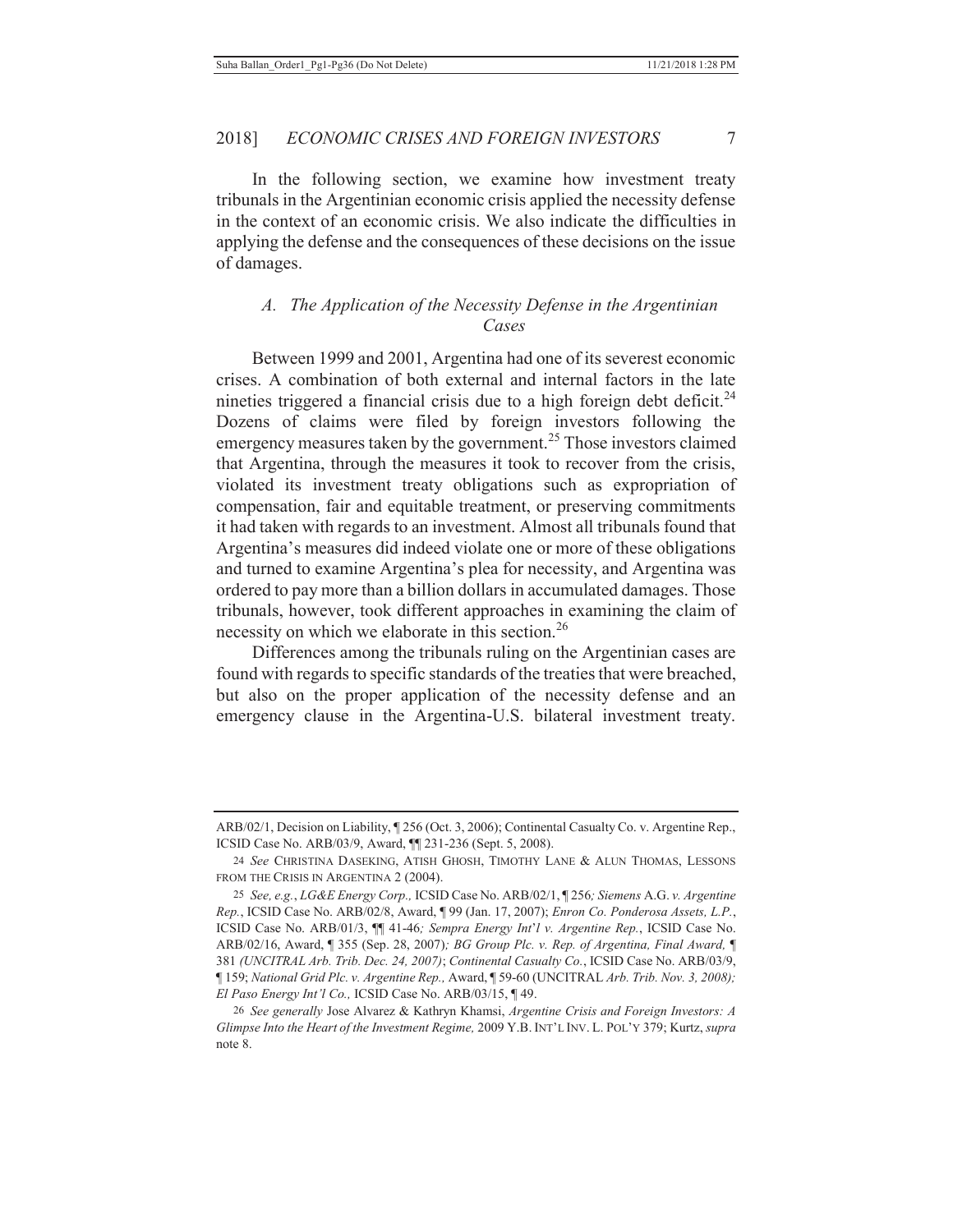While the tribunals in *CMS*, <sup>27</sup> *Enron*, <sup>28</sup> *Sempra*, <sup>29</sup> *Total S.A.*, <sup>30</sup> *National Grid*, <sup>31</sup> *Impregilo,*<sup>32</sup> and *El Paso Energy*33 denied Argentina's necessity defense for measures taken during the economic crisis, the tribunals in *LG&E*34 and in *Continental Casualty*35 determined that the conditions for claiming necessity were indeed satisfied, although only for a specific time period; the *LG&E* tribunal did not exempt Argentina from complying with its international obligations before and after that time period.<sup>36</sup> The following explains, in more detail, how those tribunals determined the application of the necessity defense. While we cannot bring here the ruling of all tribunals, we focus on the awards in the claims brought by *Enron* and *LG&E*, being both stemming from the measures taken to reregulate the energy sector, while dismissed the necessity defense and the other accepted it.

## *1. The Application of Article 25(a)(1): Whether a Wrongful Act was the Only Way to Safeguard an Essential Interest from Grave and Imminent Peril*

The tribunals examined whether a "grave imminent peril" did indeed threaten an essential interest of Argentina. The *Enron* tribunal decided that the independence or existence of the state was not compromised and the situation was still under control and could be handled under the constitutional arrangements in force.<sup>37</sup> The *LG&E* tribunal, however, decided that an essential interest of Argentina "faced an extremely serious threat to its existence, its political and economic survival, to the

34 LG&E Energy Corp. v. Argentine Rep., ICSID Case No. ARB/02/1, Decision on Liability, ¶ 267 (Oct. 3, 2006).

35 Continental Casualty v. Argentine Rep., ICSID Case No. ARB/03/9, Award, ¶ 304 (Sept. 5, 2008).

<sup>27</sup> *See generally* CMS Gas Transmission Co. v. Rep. of Argentina, ICSID Case No. ARB/01/8, Award (May 12, 2005).

<sup>28</sup> *Enron Co. Ponderosa Assets L.P.*, ICSID Case No. ARB/01/3, ¶ 391.

<sup>29</sup> *Sempra Energy Int'l,* ICSID Case No. ARB/02/16, ¶ 355.

<sup>30</sup> Total S.A. v. Argentine Rep., ICSID Case No. ARB/04/1, Decision on Liability, ¶ 485 (Dec. 27, 2010).

<sup>31</sup> *Id.* ¶ 260.

<sup>32</sup> Impregilo S.p.A v. Argentine Rep., ICSID Case No. ARB/07/17, Award, ¶ 359 (June 21, 2011).

<sup>33</sup> El Paso Energy Int'l Co. v. Argentine Rep., ICSID Case No. ARB/03/15, Award, ¶ 752 (Oct. 31, 2011).

<sup>36</sup> *LG&E Energy Corp.*, ICSID Case No. ARB/02/1, ¶ 266.

<sup>37</sup> Enron Co. Ponderosa Assets, L.P. v. Argentine Rep., ICSID Case No. ARB/01/3, Award, ¶¶ 306-7 (May 22, 2007).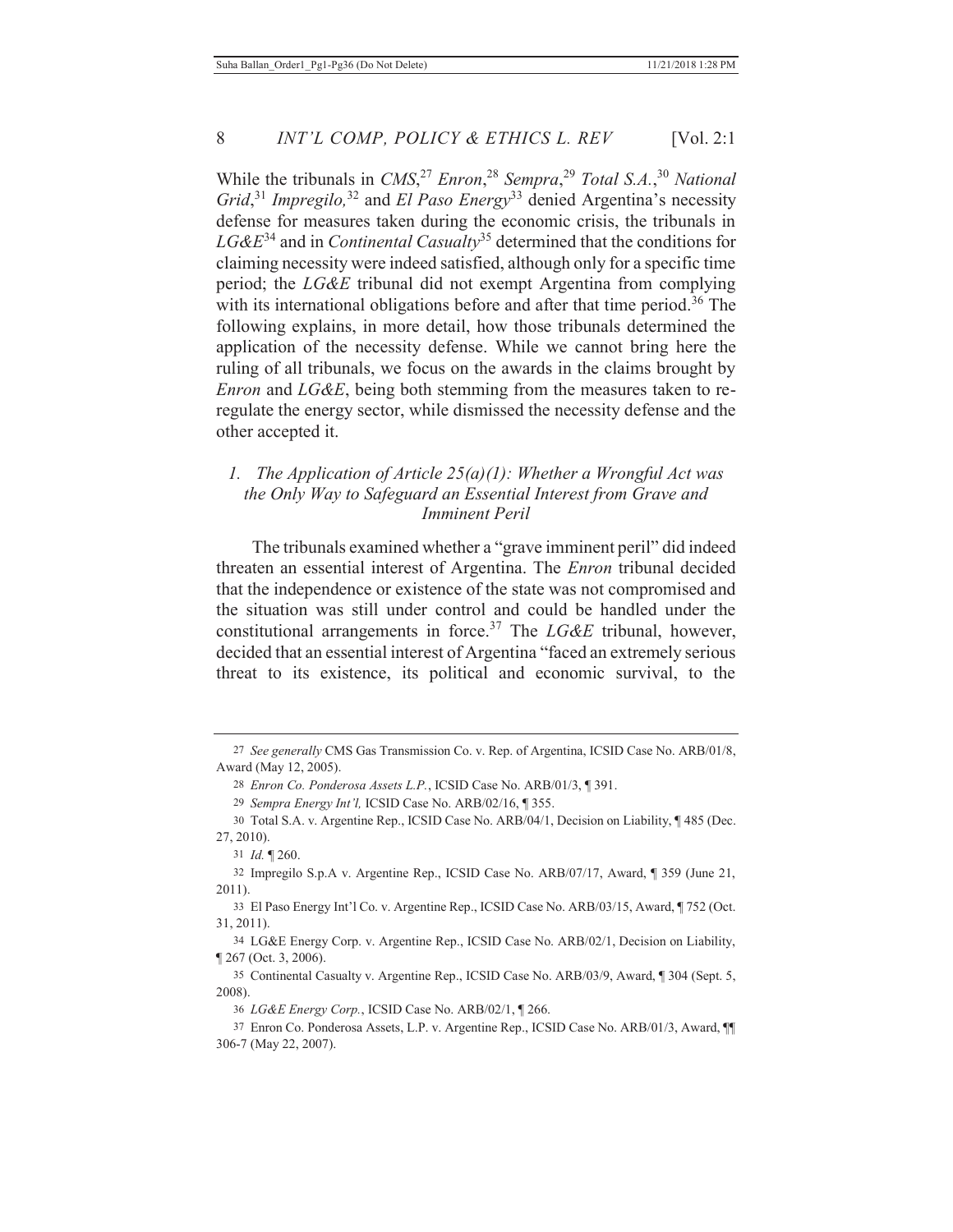possibility of maintaining its essential services in operation, and to the preservation of its internal peace."38

The tribunals also reached different conclusion with regards to the requirement that Argentina act in the only way available to safeguard an essential interest. The tribunal in *Enron* simply indicated that the experience of other states that had gone through an economic crisis showed that there was more than one way to act, and hence Argentina did not satisfy the requirement.39 The *LG&E* tribunal determined that emergency measures were the only means to stabilize the economy based on the conclusion that "an across-the-board response was necessary," and such response should have addressed the tariff adjustment policy.<sup>40</sup> While the tribunal acknowledged that other means may have been possible, it determined that Argentina's actions satisfied the conditions of Article  $25(a)(1)$ <sup>41</sup> It is notable in this regard that both tribunals avoided examining hypothetical scenarios with regards to what Argentina could have done; the *Enron* tribunal reached its conclusion without even examining the specific case of Argentina and its needs at that time and without showing that the experience of other states was indeed relevant. The *LG&E* tribunal only stated that the measures should have addressed the tariff adjustment policy, yet it did not show that the way this policy was addressed was indeed the only way. Moreover, the tribunals did not examine the substance of the expert witnesses brought before them by the parties, which did not seem to assist the tribunals as they were sharply divided on this matter.<sup>42</sup>

#### *2. The Application of Article 25(b)(2): Whether Argentina Contributed to the State of Necessity*

Tribunals do not seem to agree more on the issue of contribution to the situation of necessity. While expert opinions were also sharply divided on this matter, both tribunals avoided analysis in that regard and reached their conclusions through general observation hardly scratching the issue. The *Enron* tribunal stated that international institutions and Argentina itself agreed that both exogenous and indigenous factors caused the crisis and found that acknowledgement sufficient enough to conclude that Argentina's contribution was substantial enough that the

<sup>38</sup> *LG&E Energy Corp.*, ICSID Case No. ARB/02/1, ¶ 257.

<sup>39</sup> *Enron Co. Ponderosa Assets, L.P.*, ICSID Case No. ARB/01/3, ¶ 308.

<sup>40</sup> *LG&E Energy Corp.*, ICSID Case No. ARB/02/1, ¶ 257.

<sup>41</sup> *Id.* ¶¶ 257-61.

<sup>42</sup> *Enron Co. Ponderosa Assets, L.P.*, ICSID Case No. ARB/01/3, ¶ 305.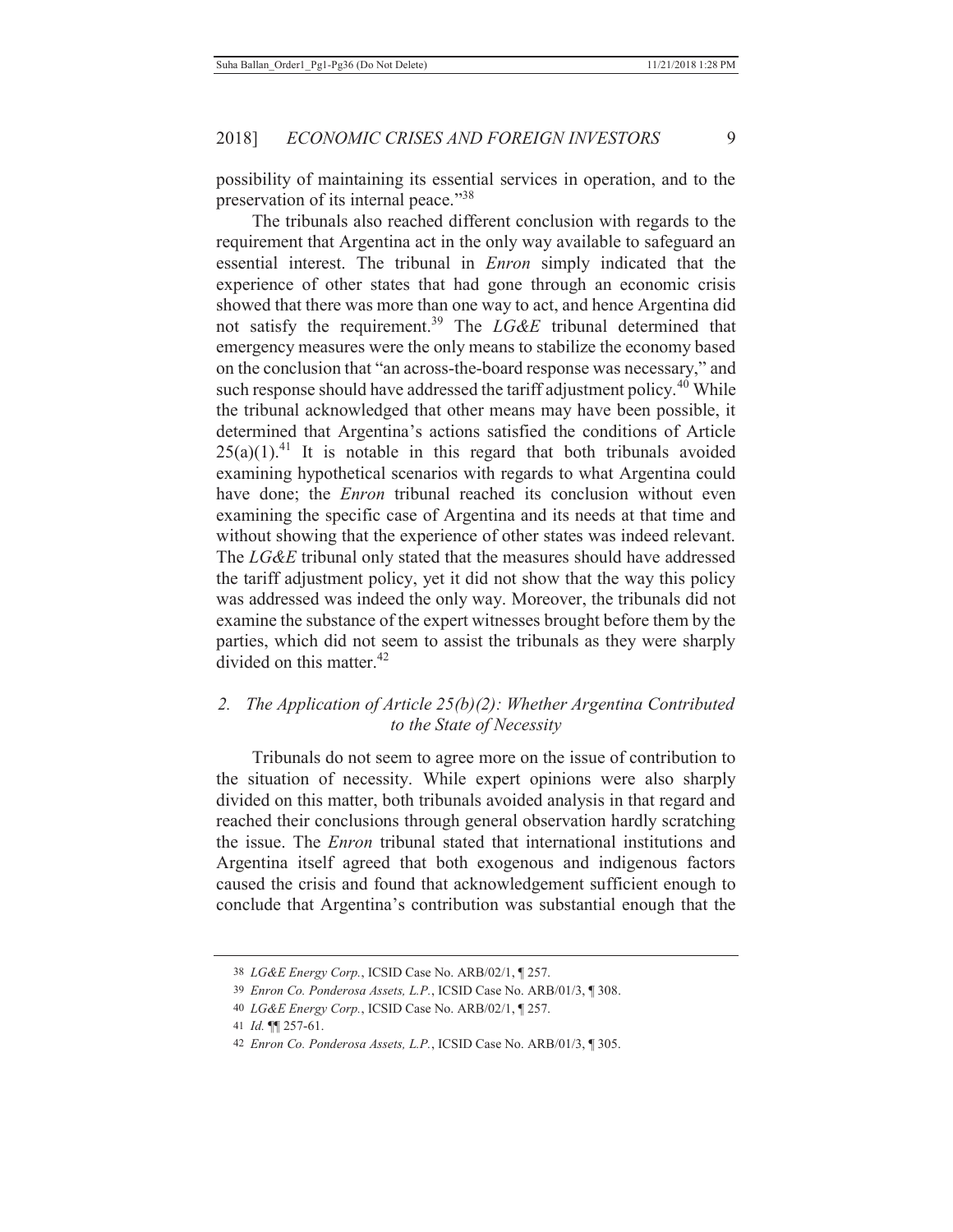requirement of Article 25 (2)(b) was not met.<sup>43</sup> The *LG&E* tribunal, sharply contradicting the conclusions reached by the *Enron* tribunal, stated that "There is no serious evidence in the record that Argentina contributed to the crisis resulting in the state of necessity."<sup>44</sup>

The Argentina-U.S. BIT also contained an emergency clause precluding liability due to measures necessary for the maintenance of public order or national security.45 The *Enron* tribunal stated that the application of this clause should satisfy the same threshold of the necessity defense in customary international law, and hence denied Argentina using it to its defense as well.<sup>46</sup> The *LG&E* tribunal, contradicting the *Enron* tribunal again, stated that the defense was applicable for the measures contested in the claim.<sup>47</sup>

#### *B. Summary*

Those contradictions indicate how difficult it is for tribunals to decide the available alternatives for a state when operating under stress with limited time to evaluate the risks or examine other available options. Indeed, such difficulties arise in any review of acts and measures made by a state in stressful conditions that are claimed to be an emergency situation – whether natural disasters, wars, or massive collapses of social and economic systems. Yet, in social and economic crises, the threat to human lives is usually indirect and the assessment is an issue of expertise. This makes it more difficult for tribunals to assess what emergency situation is sufficient enough to justify unlawfulness. For that reason, the tribunals in *Enron* and *LG&E* avoided bringing in economic opinions or examining any statements or conclusions made by economists.<sup>48</sup> While it is easier for a tribunal to determine a state of necessity after an earthquake or under a specific threat of a massive terror attack, it is more difficult for a tribunal to examine, in the context of an economic crisis, hypothetical scenarios of the result if the state acted differently—how far the state could endure the crisis until a total collapse of its systems and services

<sup>43</sup> *Id.* ¶¶ 311-12.

<sup>44</sup> *LG&E Energy Corp.*, ICSID Case No. ARB/02/1, ¶ 257.

<sup>45</sup> Treaty between the United States and the Argentine Republic Concerning the Reciprocal Encouragement and Protection of Investments, Arg.-U.S., art. XI, Nov. 14, 1991, 31 I.L.M. 124 [hereinafter Argentina Bilateral Investment Treaty] ("[T]his Treaty shall not preclude the application by either Party of measures necessary for the maintenance of public order, the fulfillment of its obligations with respect to the maintenance or restoration of international peace or security, or the Protection of its own essential security interests.").

<sup>46</sup> *Enron Co. Ponderosa Assets, L.P.*, ICSID Case No. ARB/01/3, ¶¶ 333-39.

<sup>47</sup> *LG&E Energy Corp.*, ICSID Case No. ARB/02/1, at ¶¶ 204-06.

<sup>48</sup> *See* sources *supra* note 23; *see also supra* note 42 and accompanying text.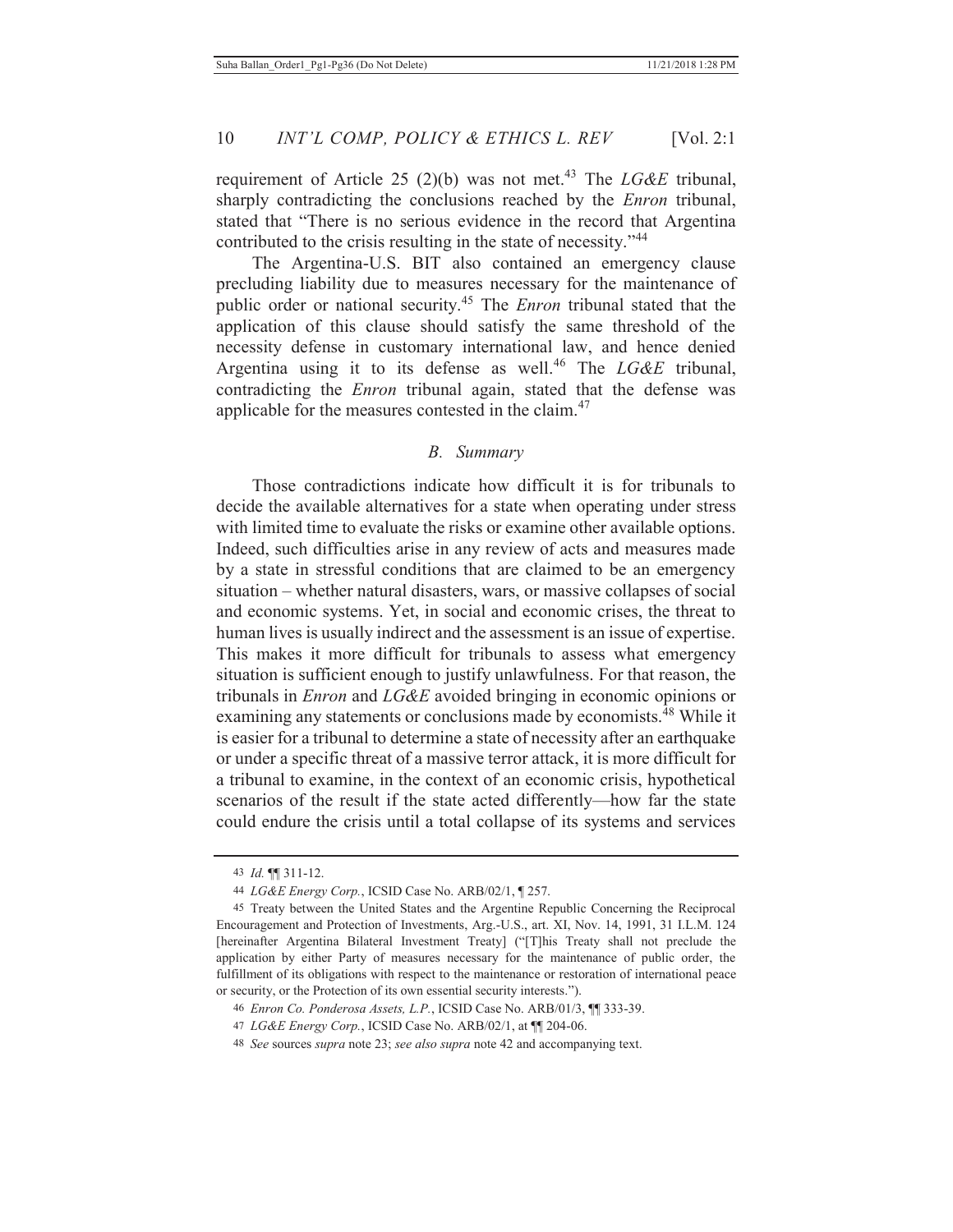raised the likelihood of serious harm to human lives or the existence of the state.

Those contradictory conclusions naturally triggered many critiques on the system of investment treaty arbitration and the lack of precedent doctrine or institutional arrangements to minimize contradictions.49 It is indicated that the necessity defense today does not meet the needs of a state undergoing an emergency situation due to an economic crisis, specifically because certain requirements, applied strictly, are difficult to meet in an economic crisis. $\bar{50}$  One outcome of those contradictory decisions is that states, when deciding on the proper measures to overcome an economic crisis, face a high level of uncertainty, which surely has a negative effect of the ability to decide on a sound and informed policy.

#### III. COMPENSATIONS AND DAMAGES IN INTERNATIONAL INVESTMENT LAW: AN ANALOGY OF PRIVATE LAW

There are difficulties in applying the requirements of necessity in customary international law during a state of emergency caused by an economic crisis. Proving that the state's actions are the "only way" and that the state did not contribute to the emergency situation involves a high level of uncertainty and is hardly applicable for economic measures and an economic crisis.51 Hence, it likely that a state undergoing an economic crisis, which poses a "grave and imminent peril" on an essential interest, takes non-discriminatory measures with due process of law, but nevertheless is found liable for damages if the measures do not qualify for other requirements of the necessity defense.

The necessity defense was developed within the use of force context in state-to-state disputes.<sup>52</sup> While the strict application of the necessity defense may be justified in that context, applying it to investor-state disputes in the context of economic crisis raises considerable challenges. An alternative solution may be a self-judging clause that can only be

<sup>49</sup> *See* Kurtz, *supra* note 8; *see also* Alvarez & Khamsi, *supra* note 26; Andrea K. Bjorklund, *Emergency Exceptions: State of Necessity and Force Majeure*, *in* OXFORD HANDBOOK OF INTERNATIONAL INVESTMENT LAW 459 (Peter Muchlinski et al eds., 2008); William W. Burke-White, *The Argentine Financial Crisis: State Liability under BITs and the Legitimacy of the ICSID System*, 3 ASIAN J. WTO & INT'L HEALTH L. & POL'Y 199 (2008); Michael Waibel, *Two Worlds of Necessity in ICSID Arbitration: CMS and LG&E,* 20 LEIDEN J. INT'L L. 637 (2007).

<sup>50</sup> *See* Burke-White, *supra* note 49, at 220; *see also* Waibel, *supra* note 49, at 642.

<sup>51</sup> *See supra* notes 39-42 and accompanying text.

<sup>52</sup> *See* Kurtz, *supra* note 8, at 338.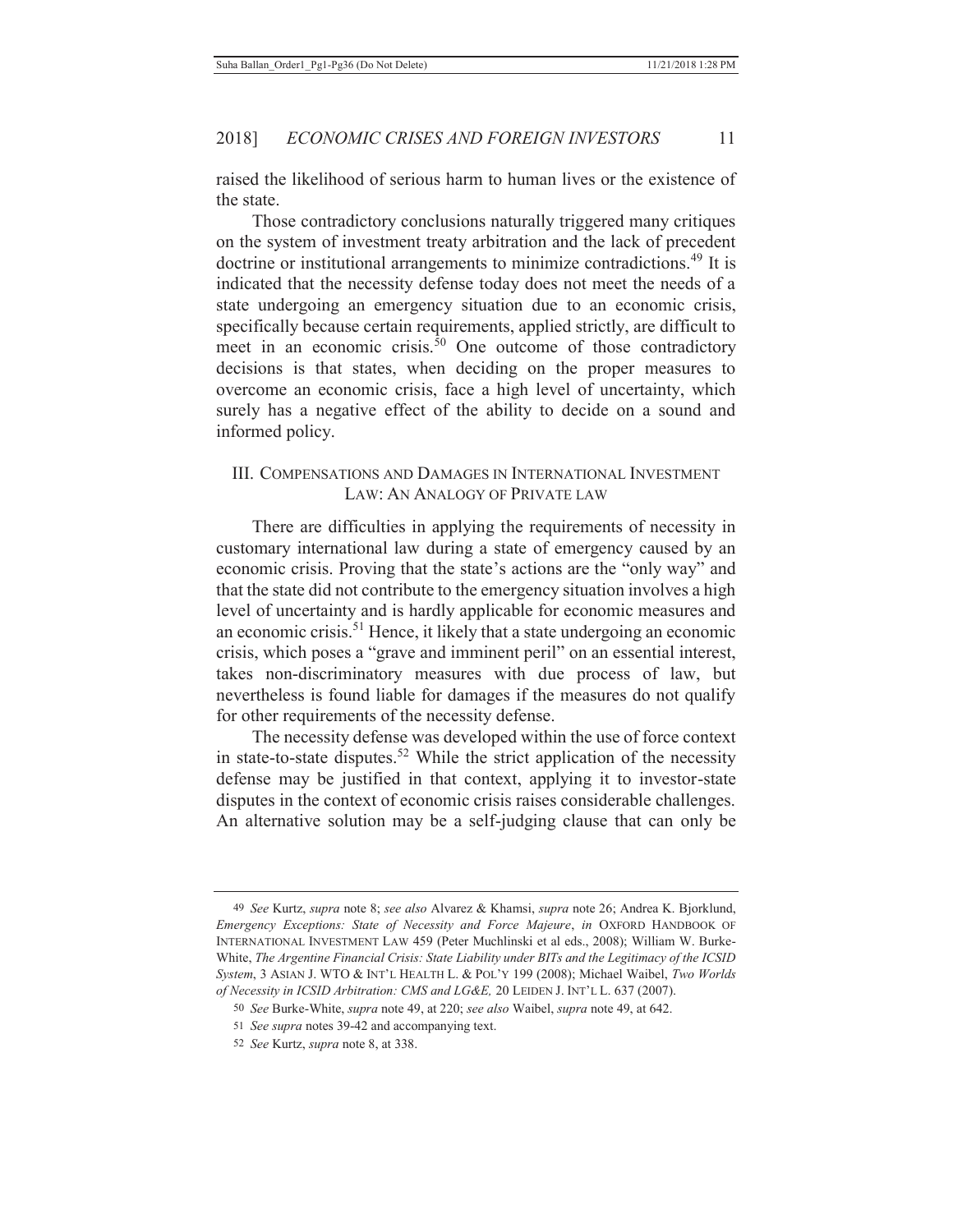scrutinized through good-faith principle.<sup>53</sup> Such a clause precludes liability of states for a non-discriminatory, bona fide act taken with due process of law and aimed at recovering from an economic crisis. Other suggestions offer a more tempered necessity clause adaptable to economic measures. The tribunal in *Continental Casualty* expressly captured this understanding when invoking necessity defense as articulated in the General Agreement on Tariff and Trade (GATT).<sup>54</sup> Sykes also suggests adopting specific requirements for economic necessity that are, in his opinion, more relevant than the requirements in the ILC draft article for invoking necessity.<sup>55</sup>

Neither suggestions for a "self-judging" rule nor for a more tempered necessity clause resolve the need to avoid excessive costs for one party or offer a method to bring a more balanced allocation of damages. We argue here that the plea of necessity in the context of investment treaty arbitration actually has more acute implications for states when it is considered along with the way that damages are ordered and valuated. Focusing on the necessity defense alone leads to an "all or nothing" solution, where regardless of whether a necessity defense is accepted, one party bears all the costs.<sup>56</sup> Our argument is that, in a moment of crisis, other policy considerations should be taken and the current method for damage evaluation restricts a tribunal's ability to take such considerations. This is elaborated in the following section.<sup>57</sup>

Precluding liability, as a self-judging rule states, may allow excessive costs to be laid on foreign investors, seriously damaging the potential for re-investing in that state in the future. Emergency clauses usually preclude liability except for discriminatory measures and hence do not prevent states from externalizing excessive costs on foreign investors. Discriminatory measures arise only when the same investors in

<sup>53</sup> This approach was taken in an expert opinion filed by Argentina and authored by Ann-Marie Slaughter. *See* Anne Van Aaken, *On the Necessity of Necessity Measures: A Response to Alan O. Sykes*, 109 AJIL UNBOUND 181, 184 (2017) [hereinafter Van Aaken, *On the Necessity of Necessity Measures*].

<sup>54</sup> Continental Casualty v. Argentine Rep., ICSID Case No. ARB/03/9, Award, ¶ 192 (Sept. 5, 2008).

<sup>55</sup> *See* Alan O. Sykes, *Economic "Necessity" in International Law*, 109 AJIL 296 (2015).

<sup>56</sup> This dichotomy does not exist, however, when the necessity defense is accepted as Article 27 of the ILC suggests. According to Article 27(b), an exemption from liability for the application of the necessity defense does not deny the obligation for the payment of compensation for any material loss caused by the act. *See* ILC DASR, *supra* note 4, art. 27. As the commentary for the article explicitly indicates, compensation in the context of necessity differs from compensation for wrongful acts in other contexts, though it does not indicate how compensation should be assessed in the context of necessity. *See id.* This article, however, does not necessarily set an obligation to the payment of compensation, but rather allows the competent tribunal to decide. *See id.* 

<sup>57</sup> *See* Kurtz, *supra* note 8, at 343.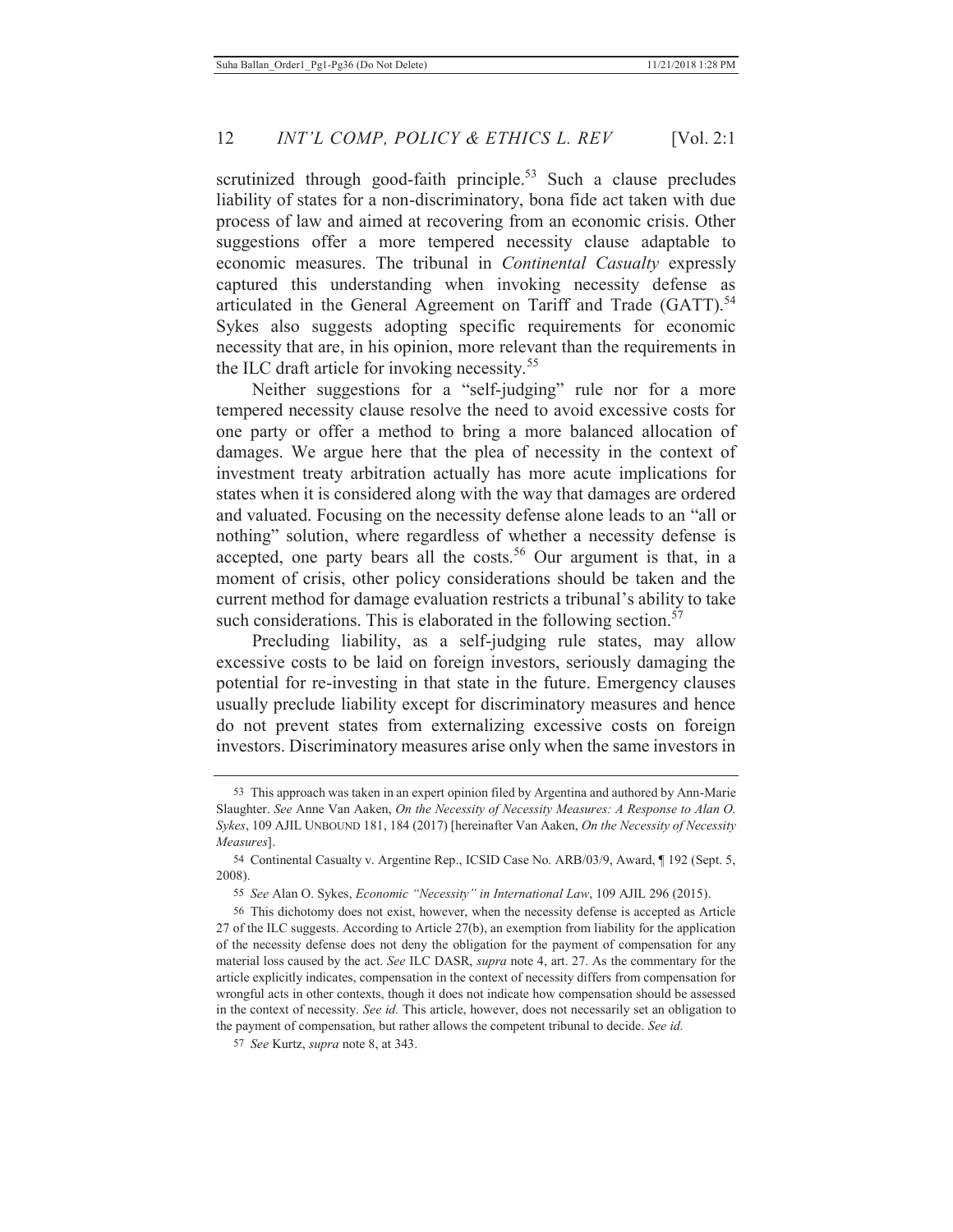the same situation are treated differently.<sup>58</sup> Hence, a certain state measure that places costs on a group of investors, most of whom are foreigners, may indeed be motivated by that fact, but would not be considered discriminatory if a small minority of that group consisted of nationals.

The case of the recent economic crisis in Cyprus is an example where a self-judging clause or an emergency clause precluding liability was used excessively by the state leaving the investor with no available remedy. In 2013, following the Greek foreign debt crisis, the Cypriot banking system collapsed due to the fact that it was heavily invested in Greece. The bank of Cyprus, as a part of a ten billion Euro international rescue plan, seized depositors' uninsured savings above one hundred thousand Euros. Huge amounts of foreign capital, estimated as more than fifty percent of deposits, were invested in Cypriot banks due to relatively relaxed tax and financial regulations.<sup>59</sup> Hence, it was known that the primary victims of such a measure were foreign citizens, in addition to the Cypriot citizens. Moreover, it was also suggested that those foreign investors, mainly Russian nationals, were actually targeted by European states involved in negotiating the rescue plan, as their deposits in Cypriot banks raised concerns for tax evasion.<sup>60</sup>

Today, less than three years after the crisis, Cyprus has recovered and its economy is booming, even though thirty percent of total bailout funds were not used.<sup>61</sup> The rapid recovery from the economic crisis, as well as the fact that the bailout plan did not include the bailout of the Bank of Cyprus and laid costs on depositors, may raise concern over whether excessive burden was laid on foreign investors. Most investment treaties signed by Cyprus include an emergency clause precluding liability in a state of emergency but for discriminatory measures.<sup>62</sup> As

<sup>58</sup> *See* Argentina Bilateral Investment Treaty, *supra* note 45; *see also* discussion *infra* notes 62, 139-141.

<sup>59</sup> Ian Traynor, Josephine Moulds, Miriam Elder & Howard Amos, *Cyprus Bailout Deal with EU Closes Bank and Seizes Large Deposits,* THE GUARDIAN (Mar. 25, 2013, 11:12 AM), https://www.theguardian.com/world/2013/mar/25/cyprus-bailout-deal-eu-closes-bank.

<sup>60</sup> Andrew Higgins, *Cyprus Bank's Bailout Hands Ownership to Russian Plutocrats*, N.Y. TIMES (Aug. 21, 2013), https://www.nytimes.com/2013/08/22/world/europe/russians-still-ridehigh-in-cyprus-after-bailout.html.

<sup>61</sup> Holly Ellyatt,*That was Quick! Cyprus Exits Bailout with Cash to Spare*, CNBC (Mar. 10, 2016, 5:09 AM), https://www.cnbc.com/2016/03/08/that-was-quick-cyprus-exits-bailout-withcash-to-spare.html.

<sup>62</sup> *See* Agreement between the Belgo-Luxembourg Economic Union and the Republic of Cyprus on the Reciprocal Promotion and Protection of Investments, Belg.-Cyprus, art. 4, Feb. 26, 1991 [hereinafter Cyprus-BLEU BIT] ("Investors of one Contracting Party whose investments suffer losses owing to war or other armed conflict, revolution, a state of national emergency or revolt in the territory of the other Contracting Party shall be accorded by the latter Contracting Party treatment, as regards restitution, indemnification, compensation or other settlement, no less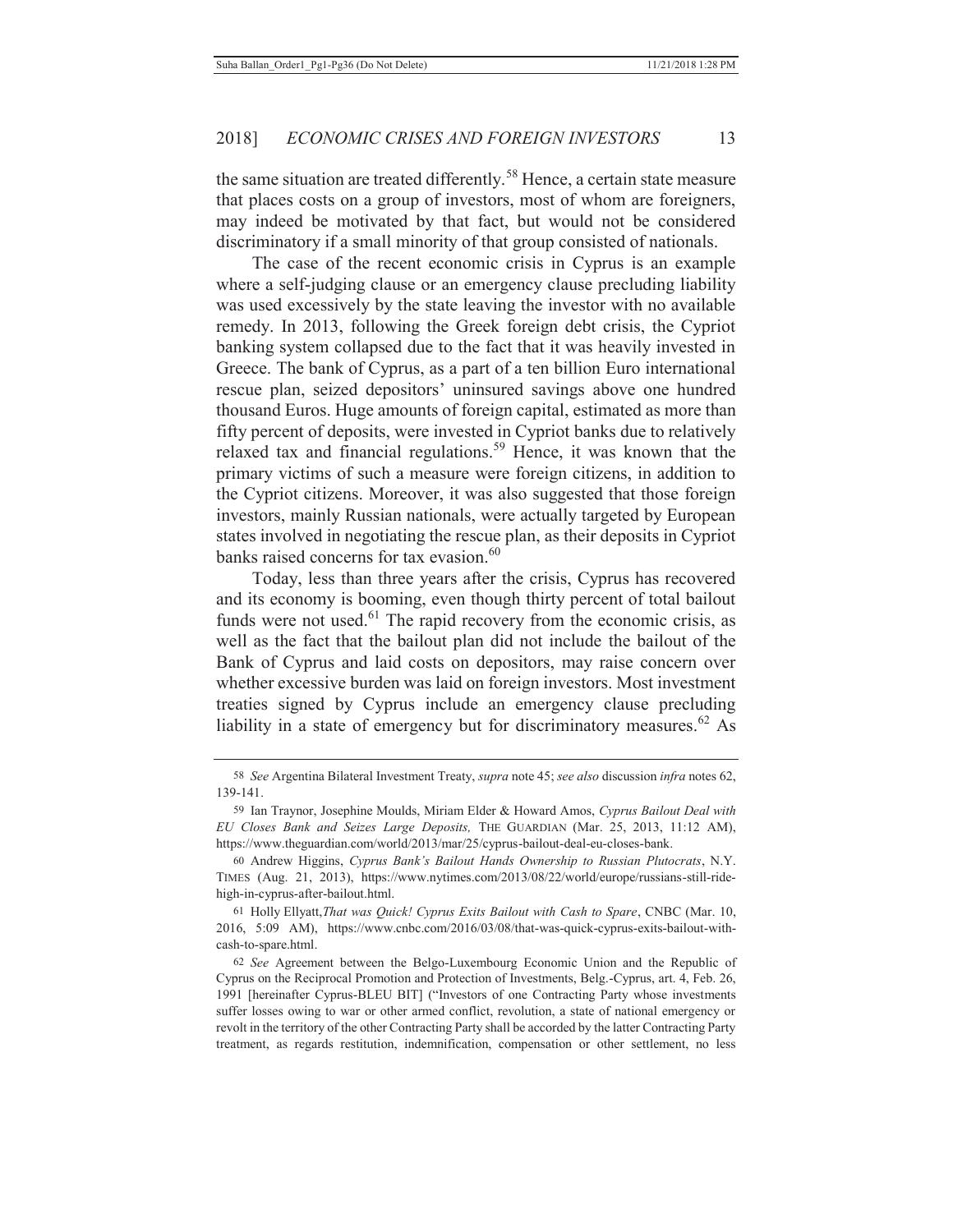treaty clauses preclude liability but for discriminatory measures in the case of emergency, it is doubtful whether the actions taken by Cyprus would be found discriminatory; such claims are being deliberated.<sup>63</sup>

Another aspect that arises from the Cypriot case, when considering a necessity defense or an emergency clause, is the involvement of third parties in negotiating and concluding bailouts and rescue plans for states undergoing an economic crisis. A state that is going through an economic crisis is likely to seek aid from international organizations or foreign states. As is the case for EU states such as Cyprus and Greece, those states lose a considerable margin of discretion. $64$  However, the parties that negotiate the plan do not necessarily have the same interests as the state nor are their interests aligned with those of foreign investors. Hence, as those parties may take undesirable considerations and externalize costs excessively on others, their motives cannot be taken into consideration in a claim between a foreign investor and the state.

The argument on the issue of remedies is that public law remedies should be provided when an economic crisis occurs. The suggestion that public law should play a more significant role in the regime of investment law was raised on various issues,<sup>65</sup> but its potential contribution to the issue of remedies has yet to be further explored. In what follows, we examine the normative framework of remedies in international investment law and find that public law remedies for the compensation of victims of mass disasters provide a helpful field for applying the proper

favourable than that which the latter Contracting Party accords to the investors of the most favoured nation."). Similar articles can be found in the Agreement on the Promotion and the reciprocal Protection of Investments Between the Council of Ministers of the Republic of Albania and the Government of the Republic of Cyprus, Alb.-Cyprus, art. 4, August 5, 2010 ("Investors of either Contracting Party who suffer losses of their investments in the territory of the other Contracting Party due to natural calamity, state of emergency or disaster, war or other armed conflict in the territory of the other Contracting Party shall be treated, with respect to the compensations for these losses, as investors of third countries.").

<sup>63</sup> Theodoros Adamakopoulos v. Rep. of Cyprus, ICSID Case No. ARB/15/49 (2015).

<sup>64</sup> See Mark Dawson, *The Legal and Political Accountability Structure of 'Post- Crisis' EU Economic Governance*. 53 J. COMMON MKT. STUD. 976 (2015); *see also* Vivien A. Schmidt, *Forgotten Democratic Legitimacy: "Governing by the Rules" and "Ruling by the Numbers" in*  THE FUTURE OF THE EURO 90 (Mark Blyth & Matthias Matthijs, eds., 2015).

<sup>65</sup> STEPHAN SCHILL, INTERNATIONAL INVESTMENT LAW AND COMPARATIVE PUBLIC LAW, (Oxford University Press, 2010); Stephan W. Schill, *Enhancing International Investment Law's*  Legitimacy: Conceptual and Methodological Foundations of a New Public Law Approach, 52 VA. J. INT'L L*.* 57 (2011) [hereinafter Schill, *Enhancing International Investment Law's Legitimacy*]; *see also* Anne Van Aaken, *Primary and Secondary Remedies in International Investment Law and National State Liability: A Functional and Comparative View*, *in* INTERNATIONAL INVESTMENT LAW AND COMPARATIVE PUBLIC LAW (2010) [hereinafter Van Aaken, *Primary and Secondary Remedies in International Investment Law and National State Liability*] (specifically on the issue of remedies).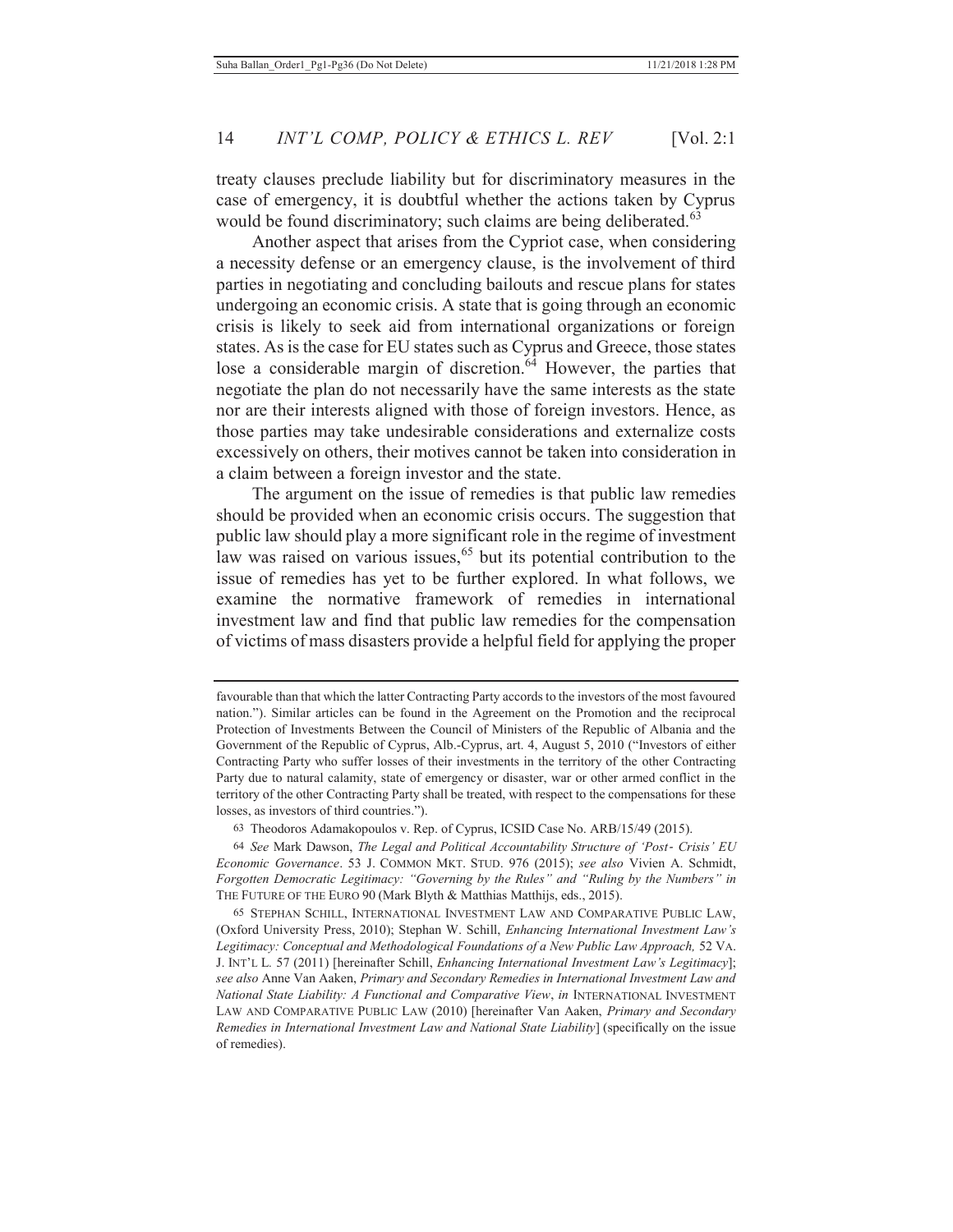remedial system for the damages caused to foreign investors following state measures to escape an economic crisis.

#### *A. The Legal Framework of Remedies*

The issue of remedies in investment treaty arbitration is hardly addressed in treaties. Treaties usually address damages only for cases of lawful expropriation, which are not considered a violation of a treaty.<sup>66</sup> Most treaties state that an investment shall not be expropriated, directly or indirectly, unless for a public interest, with due process, in a nondiscriminatory manner and subject to a requirement of compensation.<sup>67</sup> The requirement of compensations may vary from one treaty to another; some explicitly state a fair market value and others simply require fair compensations, while all demand compensation be immediate and effective. In any case, the most common practice is to set the damages according to fair market value, regardless of the evaluation method used $68$ 

However, fair market value is only relevant when the expropriation is lawful, and most treaties do not state a remedy for unlawful expropriation.<sup>69</sup> The remedy for violating other standards–such as fair and equitable treatment or full protection and security– is also not stated in most treaties. This leaves customary international law as the guiding authority on remedies as well as the matter of unlawful expropriation. Customary international law sets restitution as the remedy for internationally wrongful acts:

[R]eparation must, as far as possible, wipe out all the consequences of the illegal act and reestablish the situation which would, in all probability, have existed if that act had not been committed. Restitution in kind, or, if this is not possible, payment of a sum corresponding to the value which a restitution in kind would bear; the award, if need be, of damages for loss sustained which would not be covered by restitution in kind or payment in place of it—such are the

<sup>66</sup> Investment treaties usually follow the customary international law standard of which a state is allowed to expropriate property of aliens only for a public purpose, in due process of law and in a non-discriminatory manner subject to fir compensations. On the development of the customary international law standards on expropriation, *see* DUDOLF DOLZER & CHRISTOPH SCHREUER, PRINCIPLES OF INTERNATIONAL INVESTMENT LAW 90-91 (2nd ed. 2012).

<sup>67</sup> *Id.* at 93.

<sup>68</sup> For an extensive discussion on the distinction between compensation for lawful and unlawful expropriation, *see* ADC Affiliate Ltd. and ADC & ADMC Mgmt. Ltd. v. Rep. of Hung., ICSID Case No. ARB/03/16, Award, ¶¶ 479-499 (June 2, 2006).

<sup>69</sup> *Id.*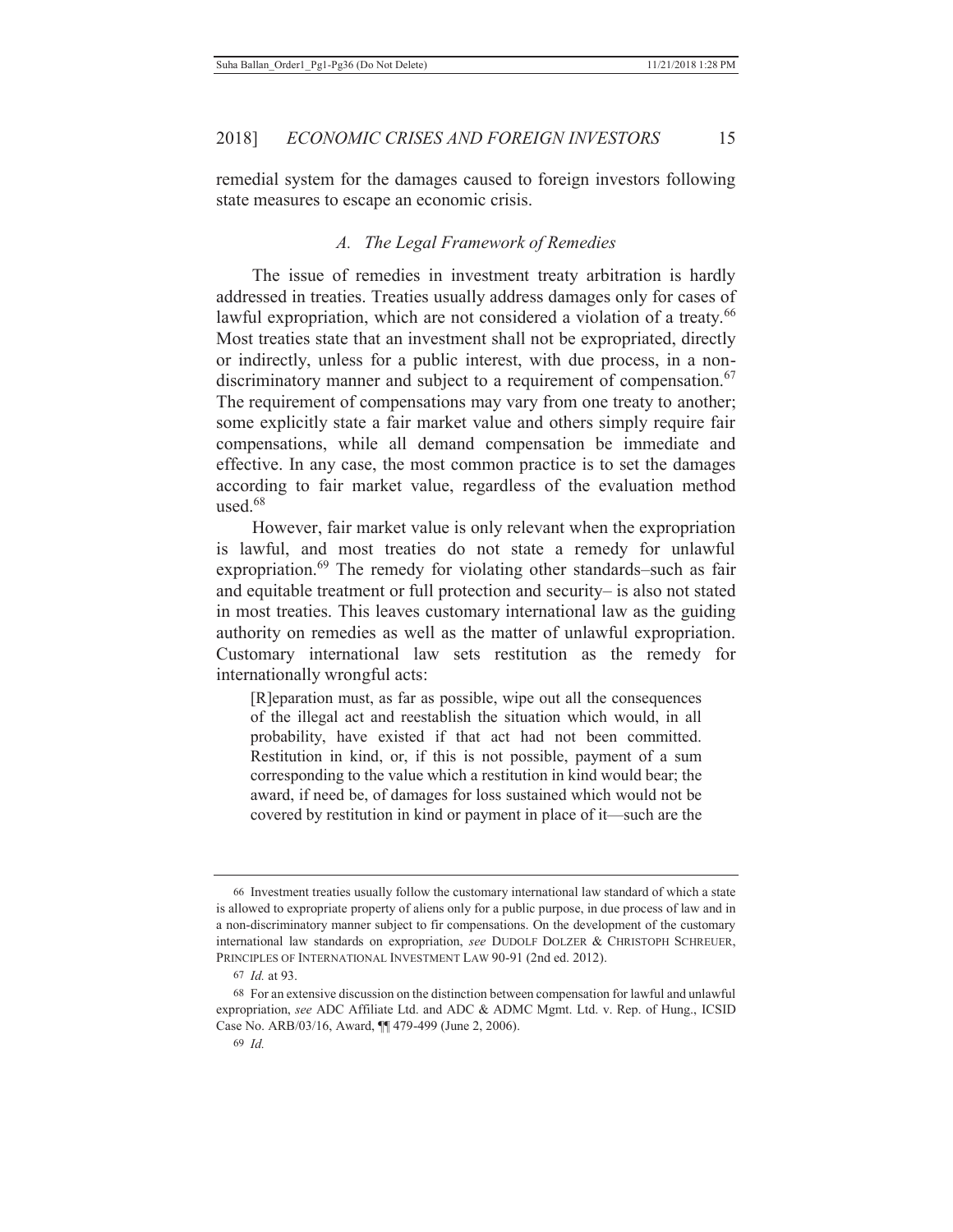principles which should serve to determine the amount of compensation due for an act contrary to international law.<sup>70</sup>

The articulation of this rule in the ILC DASR is slightly different, bringing restitution and compensation as available remedies in combination or separately:

Article 31. Reparation

. . .

1. The responsible State is under an obligation to make full reparation for the injury caused by the internationally wrongful act.

2. Injury includes any damage, whether material or moral, caused by the internationally wrongful act of a State.

Article 34. Forms of reparation

Full reparation for the injury caused by the internationally wrongful act shall take the form of restitution, compensation and satisfaction, either singly or in combination, in accordance with the provisions of this chapter. $71$ 

While there is no doubt that those rules are applicable for a state bringing a claim against another state for an injury suffered by a non-state entity,  $72$  it is doubtful those rules apply for an investor bringing a claim against a state. The judgment of *Chorzow Factory* stated that different rules apply in the relations between the state who is claimed to have committed a wrongful act and an individual who has suffered damage.<sup>73</sup> Accordingly, applying those roles to a violation of an international investment agreement raises difficult questions as to how restitution is evaluated when the breach is of standards such as fair and equitable treatment or full protection and security. The uncertainty of the proper method of evaluating restitution in these cases leaves a relatively high level of leverage and discretion to the tribunals, as the tribunal in *S.D. Myers v. Canada* clearly states:

By not identifying any particular methodology for the assessment of compensation in cases not involving expropriation, the Tribunal considers that the drafters of the NAFTA intended to leave it open to tribunals to determine a measure of compensation appropriate to the

<sup>70</sup> The Factory at Chorzów (Ger. v. Pol.), Judgment, 1928 P.C.I.J. (ser. A) No. 17, at 25 (Sept. 13).

<sup>71</sup> ILC DASR, *supra* note 4, art. 31.

<sup>72</sup> *Id.* at 27-28. *See also* ILC DASR, *supra* note 4, art. 33 & commentary at 95; KEVIN WILLIAMS & SERGEY RIPINSKY, DAMAGES IN INTERNATIONAL INVESTMENT LAW 31 (2008).

<sup>73</sup> Factory at Chorzów, *supra* note 70. (stating "[t]he rules of law governing the reparation are the rules of international law in force between the two States concerned, and not the law governing relations between the State which has committed a wrongful act and the individual who has suffered damage  $\ldots$ ").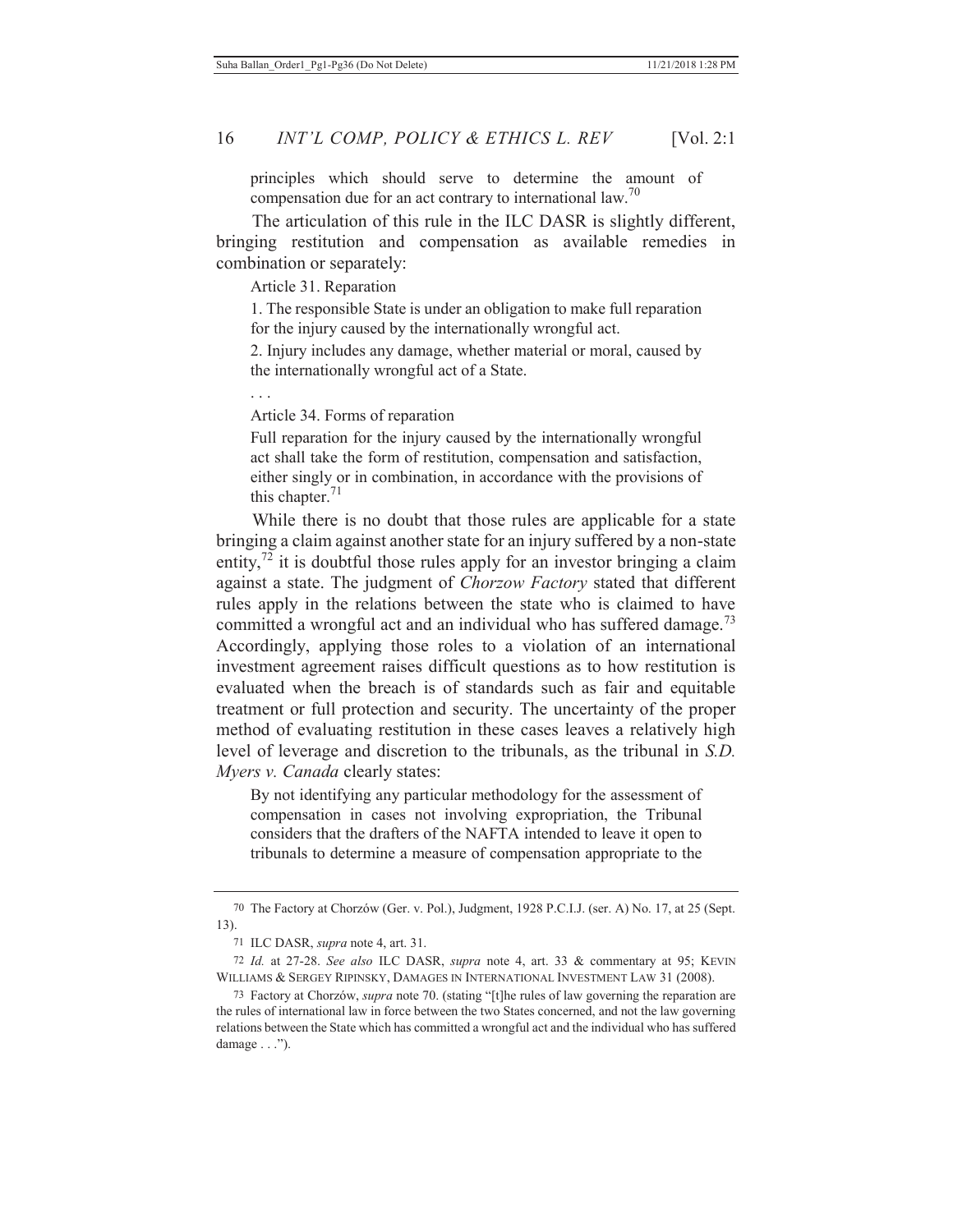specific circumstances of the case. . . whatever precise approach is taken, it should reflect the general principle of international law that compensation should undo the material harm.<sup>74</sup>

In practice, however, tribunals often follow private law methods for evaluating the amount of compensation. Those methods vary. One practice, when the injury destroys the investment, is to assess the fair market value of the investment as in the case of lawful expropriation.<sup>75</sup> When the injury only partially decreases the value of an investment, or the economic benefit from it, then other methods may be applicable: lost net income, lost dividends, lost invested amounts, and other methods often tailored to the specific case and to the manner in which the agreement was breached.<sup>76</sup>

### *B. The Separation Between Lawfulness and Damages in Emergency Situations*

As in private law, denying necessity renders the state liable for the damage caused by the unlawful act, and the circumstances leading to that act then are no longer considered.<sup>77</sup> In addition, the type of obligation that is breached and the public interest behind this breach are irrelevant for the rules prescribing the assessment of compensations.<sup>78</sup>

The treatment of damages in *Enron* is an example of such separation. Examining the valuation of damages shows that once the necessity defense is denied, the state of emergency is no longer addressed or considered for the valuation of damages. Accordingly, the *Enron* tribunal denied the relevance of the country risk to the value of the investment or the relevance of the positive effects of the economic crisis on the claimants' non-regulated sectors.79 Hence, the amount of compensation was based on fair market value of the business as if the circumstances

78 *Id.* at 90.

<sup>74</sup> S.D. Myers, Inc. v. Gov't of Can., Partial Award, U.S.-Can. 309, ¶ 315 (Nov. 13, 2000).

<sup>75</sup> RUDOLF DOLZER & CHRISTOPHER SCHREUER, PRINCIPLES OF INTERNATIONAL INVESTMENT LAW 91-92 (2008).

<sup>76</sup> *See generally* Williams & Ripinsky, *supra* note 72, at 88-99.

<sup>77</sup> An exception may be found in the ILC DASR. Article 27 allows tribunals to order compensation for wrongful acts even if those acts satisfy the necessity defense. *See* discussion *supra* note 56 and accompanying text on Article 27.

<sup>79</sup> Enron Co. Ponderosa Assets, L.P. v. Argentine Rep., ICSID Case No. ARB/01/3, Award, ¶¶ 378, 402, 415 (May 22, 2007). The tribunal only considered the economic crisis relevant for the time period set for the tariff adjustment. Instead of setting the period for one year, the tribunal set the period for six years allowing a better spread of weighted average cost of capital (WACC), which is the average return of business. Eventually, this adjustment had little effect on the amount of compensation.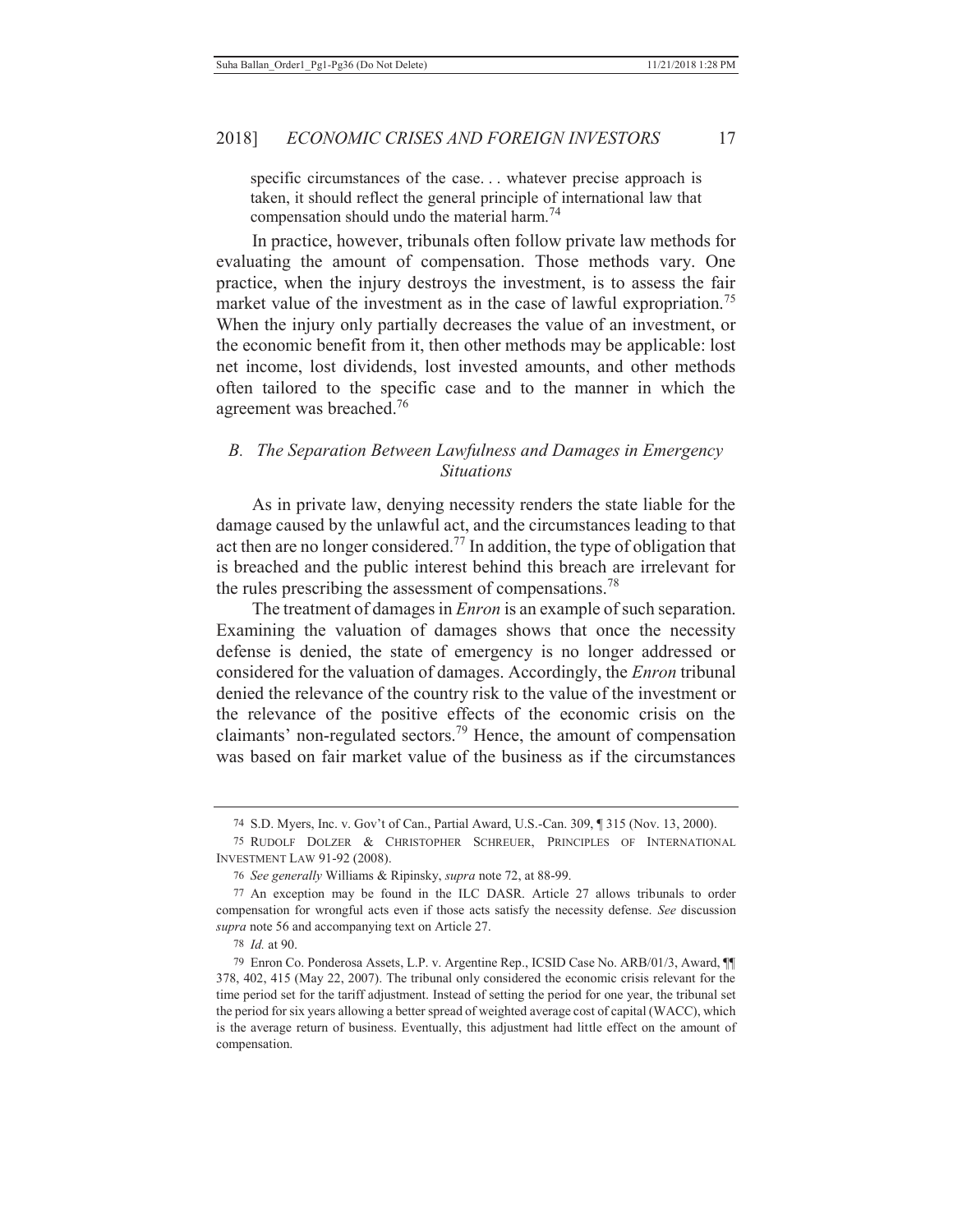have (almost) never changed. A similar approach was followed by the tribunals in *CMS v. Argentina*<sup>80</sup> and *Sempra v. Argentina*.<sup>81</sup>

The separation between the considerations to determine lawfulness and the considerations for damages may not be desirable in cases of economic crises if the necessity defense is denied. In fact, an economic crisis remains relevant for the valuation of damage even if it did not satisfy the conditions for applying the necessity; First, evaluating the damage demands taking the profitability of the investment during an economic crisis, which is naturally lower than the profitability in a stable economy.82 To assess damages we need to assume that the regulatory framework remained unchanged. But it is often that the moment of crisis is a moment for abandoning the existing regulatory framework and adopting a new one. In such a case, assessing damages based on the former regulatory framework serves only one purpose, corrective justice.<sup>83</sup> But, corrective justice should not be the preferred normative assumption behind international investment law. Rather, consideration for stabilizing or developing the economy should be assigned a primary role when an economic crisis occurs. Moreover, stabilizing the economy benefits the investor already invested in the state. This benefit is not captured when we only focus on the direct damage suffered by the investor and ignore the shared interest of stabilizing the economy.

The second argument is that in moments of economic crisis the system of remedies should be adapted to support the economy and be prioritized over considerations such as corrective justice, focusing on the relations between the state and the investor as private actors. This argument may take place in two aspects: the macroeconomic aspect and the microeconomic aspect. The macroeconomic aspect, raised by Yair Listokin, suggests that law should encourage spending more in recessions than it does in ordinary times. 84 When it comes to remedies, Listoken

<sup>80</sup> CMS Gas Transmission Company v. Rep. of Arg., ICSID Case No. ARB/01/8, Award, ¶ 410 (May 12, 2005).

<sup>81</sup> *Sempra Energy International v. Argentine Rep.*, ICSID Case No. ARB/02/16*,* Award, ¶ 404 *(Sept. 28, 2007)*.

<sup>82</sup> The tribunal in *ITT Industries v. Iran* has taken such an approach with regards to the reduction in value of property following the Islamic revolution in Iran. According to this approach, while the act of taking cannot be taken into consideration when evaluating the value of the property, the revolution is not a wrongful act, and its effect on the value of property should not be ignored. *See* ITT Industries, Inc. v. Islamic Rep. of Iran., Iran-U.S. Cl. Trib., Case No. 47-156-2, (May 26, 1983), 77 AM. J. INT'L L. 891, 893 (1983).

<sup>83</sup> For the definition of corrective justice, *see* Ernest Weinrib, *Corrective Justice in a Nutshell*, 52 UNI. TORONTO L.J. 349 (2003).

<sup>84</sup> Yair Listokin, *Law and Macroeconomics: The Law and Economics of Recessions*, YALE L. SCH. LEGAL SCHOLARSHIP REPOSITORY (2017).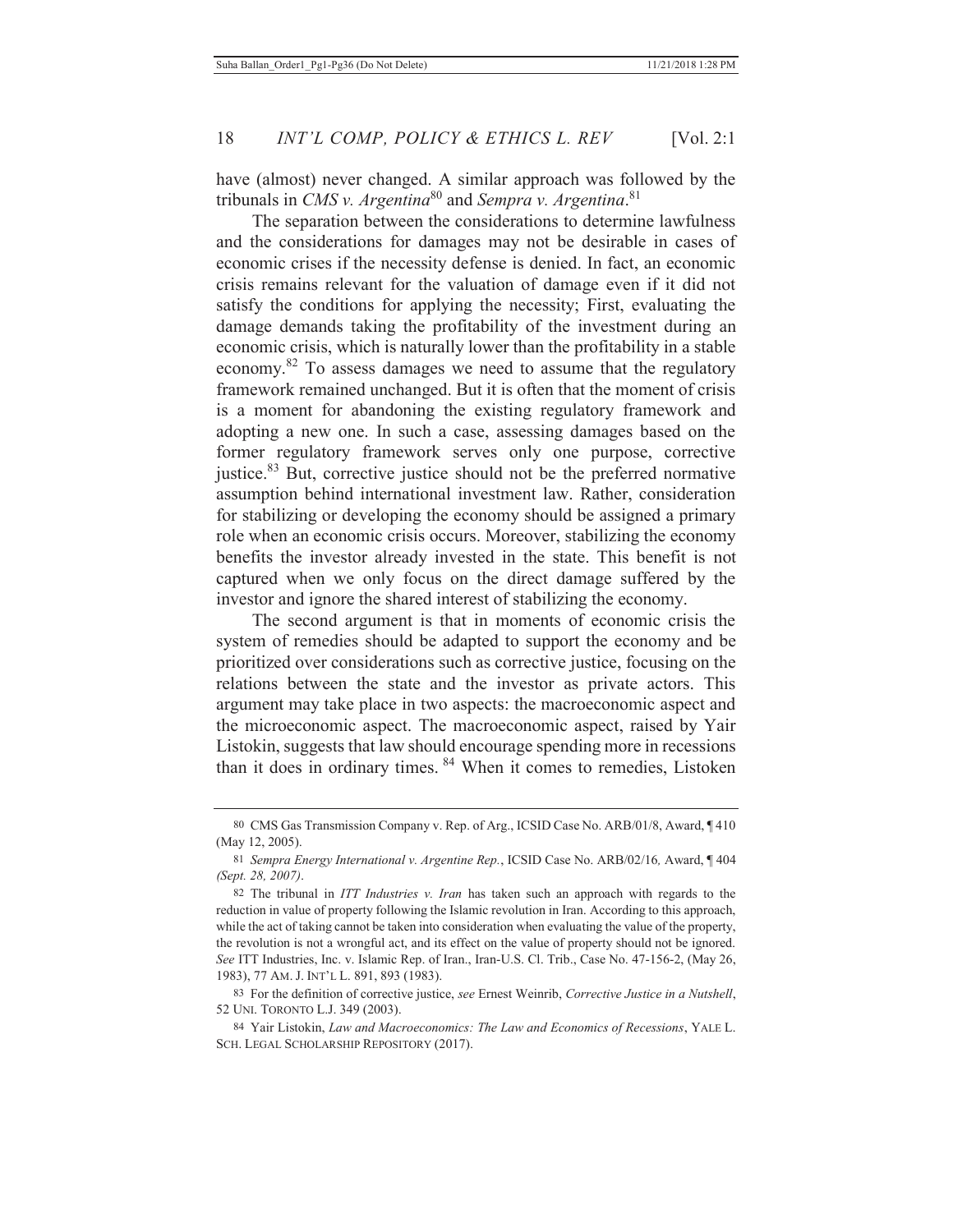argues, courts should be more inclined during recessions to award "specific performance" remedies, preferring remedies that are more likely to raise output.<sup>85</sup> Moreover, unsustainable levels of debt in the books also affect the rate at which a country can borrow on international capital markets, potentially prolonging the crisis.<sup>86</sup> Compensating the investors for their damage, including expected profit, may incentivize investors to abandon their investment.<sup>87</sup> Hence, from a macroeconomic perspective, the proper system for reparation is not one that compensates for full losses but rather one that recovers the damage to the investor through recovering the investment itself and assuring its continuation.

Third, economic crises demand structural reforms in the economy. Such reforms are likely to cause losses to some actors in the market, many of which are foreign investors protected by investment agreements. It follows that a state going through an economic crisis is likely to face multiple claims by foreign investors, each deliberated separately and without consideration for the state's capacity to pay and the uncertainty that investors face in complying with the awards. When it comes to a severe economic crisis it is clear that states may lack the capacity to compensate for the damages occurred or that those damages may burden their financial obligations.

Hence, an economic crisis is not only relevant to the application of necessity but should also be considered when the valuation of damages is made. As mentioned earlier, investment treaty tribunals—when it comes to non-expropriatory violations of treaty—should not necessarily be bound by the remedies available in customary international law; policy considerations may also play a role in the choice of remedies. The *LG&E* tribunal chose an alternative method for the valuation of damage, which seems to be shaped through alternative policy considerations about corrective justice.<sup>88</sup> The tribunal denied both the assessment of future lost profits and of the devaluation of worth in the stock market as methods for determining market value, finding them both too speculative.<sup>89</sup> Instead, the tribunal valuated compensation based on the dividend that *LG&E* would have received from its subsidiaries in Argentina had Argentina not

<sup>85</sup> *Id.* at 39.

<sup>86</sup> *See* Van Akken, *supra* note 53, at 185.

<sup>87</sup> For discussion on the impact of full compensations on the investor *see* Sykes, *supra* note 55, at 321; Lawrence Blume & Daniel L. Rubinfeld, *Compensation for Takings: An Economic Analysis*, 72 CAL. L. REV. 569 (1984).

<sup>88</sup> *See generally* LG&E Energy Corp. v. Argentine Rep., ICSID Case No. ARB/02/1, Award, (Jul. 25, 2007).

<sup>89</sup> *Id.* at ¶¶ 33-40; *id.* at ¶¶ 59-60.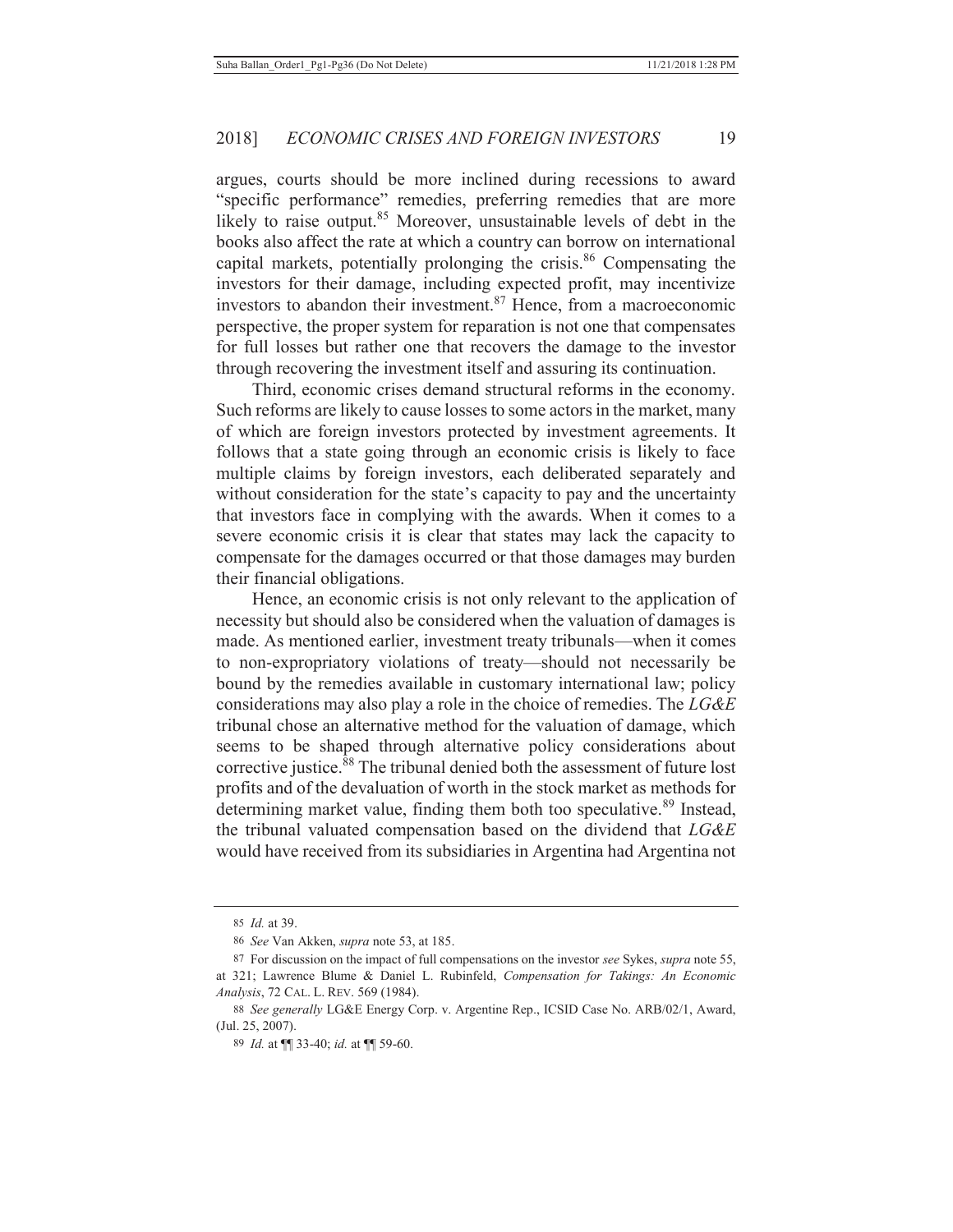abrogated the tariff regime, which was shaped to encourage investors $90$ Yet, it should be indicated, that the tribunal calculated the loss of dividends only up to February 2005, the date at which actual loss was proven.91 By doing so, the tribunal acknowledged that Argentina was in continued breach of the treaty and expressed its anticipation that such recognition was an "incentive to Argentina to restore the tariff regime or a least to engage in genuine arms-length negotiations to avoid future condemnatory decisions."92 The *LG&E* tribunal actually gave Argentina the opportunity to reconsider its new policy that was shaped under stressful circumstances and to renegotiate the conditions of the tariff policy.93 In any case, while policy consideration may have been implicitly considered, the tribunal, in its explicit reasoning, remained committed to the separation between damage and liability.

Fourth, considerations for the separation between liability and damages as corrective justice requires, are heavily justified by the risk that states could act hastily when they are able to externalize the damage.  $94$  Sykes states, while following this line of argument, that by internalizing the damage caused to investors a moral hazard is avoided by inducing state decision makers to make the appropriate decisions.<sup>95</sup> A strict allocation of investor protection rules, however, would not solve the problem of moral hazard as the political officials responsible for imprudent policies are not expected to bear the costs. Hence, Sykes eventually suggests coupling the use of a necessity defense with the need to pay compensation for damages appropriately tempered to allow states facing economic emergency to recover before paying damages.<sup>96</sup>

Indeed, following a bounded rationality model, we doubt the ability to calculate the costs and benefits of actions taken by states with regard to foreign investors when a risk for economic crisis exists. Economic crises involve grave losses to the state's economy, with a much higher level of uncertainty regarding actual value compared to the costs that are usually considered in tort law or contract law when a stable normative framework is assumed. While the unlawful act in contract law and tort law usually occurs for a short period of time, after which it is possible to evaluate its actual value, the costs of an economic crisis continue to

<sup>90</sup> *Id*. at ¶ 59.

<sup>91</sup> *Id.* at ¶ 60.

<sup>92</sup> *Id.* at ¶ 97.

<sup>93</sup> *Id.* at ¶¶ 81-83.

<sup>94</sup> *See* Sykes, *supra* note 55, at 321-22.

<sup>95</sup> *Id.*

<sup>96</sup> *Id.* at 320.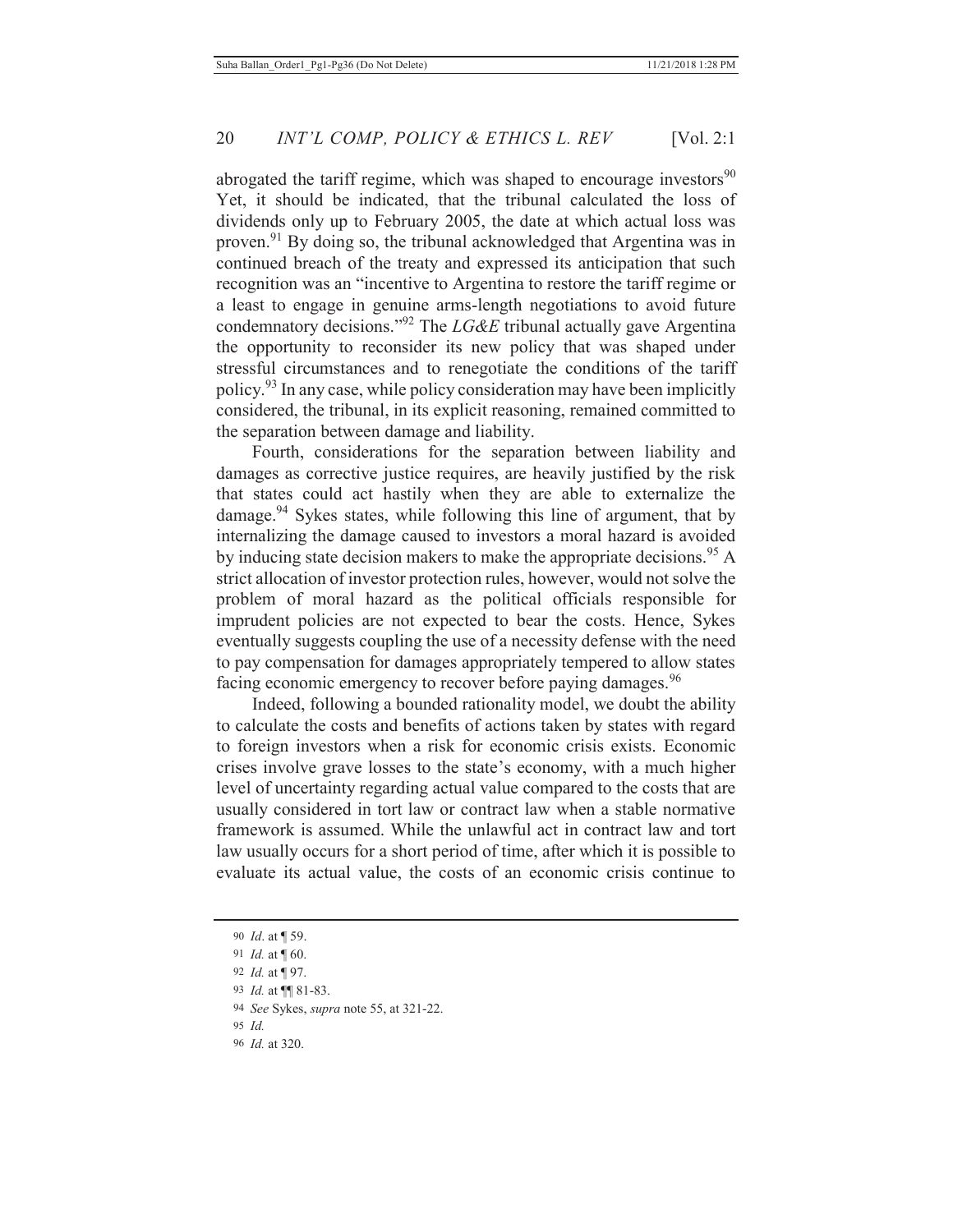increase as long as the crisis is not managed and controlled by the state, and its actual cost is only realized after several years.

The risk of externalizing costs on foreign investors, however, is more likely once an economic crisis emerges. Politicians, while considering the distributive effects of their decisions, may externalize excessive costs on foreign investors to avoid increasing the financial burden on the local public who may be already frustrated with the economic policy of incumbent decision makers due to the crisis. The risk is higher if we consider that some politicians are more likely to resort to populism and indicate foreign involvement or foreigners as responsible for the crisis. Hence, we argue that the risk of moral hazard is more relevant to consider after an economic crisis emerges, along with the shared interest of recovering from an economic crisis.

Finally, it is notable that the debate about the necessity defense in customary international law and in investment treaty law does not distinguish between different kinds of liabilities. Sykes examines tort law and contract law in addition to international law but does not address whether a different context may demand different analogies.<sup>97</sup> If we attempt to consider this question, we may realize that different kinds of treaty breach may require different kinds of interpretations for the necessity defense. State measures may cause damages to investors with or without contractual relations. State measures to recover from an economic crisis may include revising or annulling existing contracts, defaulting on the payment of bonds, and freezing or expropriating financial assets. Do all measures carry the same considerations with regards to efficiency or regards to cost allocation? In international investment law, the remedy for expropriation of property is distinct from remedies for treaty violation and treaties usually include a specific rule stating that fair market value, or adequate compensations, should be paid in case of expropriation.<sup>98</sup> Economic assessment of damages, however, may not eventually distinguish between costs incurred due to lost future profit or due to expropriation of property, especially when the contract is considered an asset and its value is assessed through future profit.<sup>99</sup> However, the law generally does distinguish between costs incurred from lost future profit and expropriation of property, as the distinction between

<sup>97</sup> Sykes, *supra* note 55, at 298-302.

<sup>98</sup> DOLZER & SCHRUER, *supra* note 66; ADC Affiliate Limited v. Rep. of Hung., ICSID Case No. ARB/03/16, Award, ¶¶ 479-499 (Oct. 2, 2006).

<sup>99</sup> *See generally* Leif Wenar, *The Concept of Property and the Takings Clause*, 97 COLUM. L. REV. 1923 (1997) (providing a critique of the expropriation doctrine and its development to cover tangible and intangible property indistinctively.)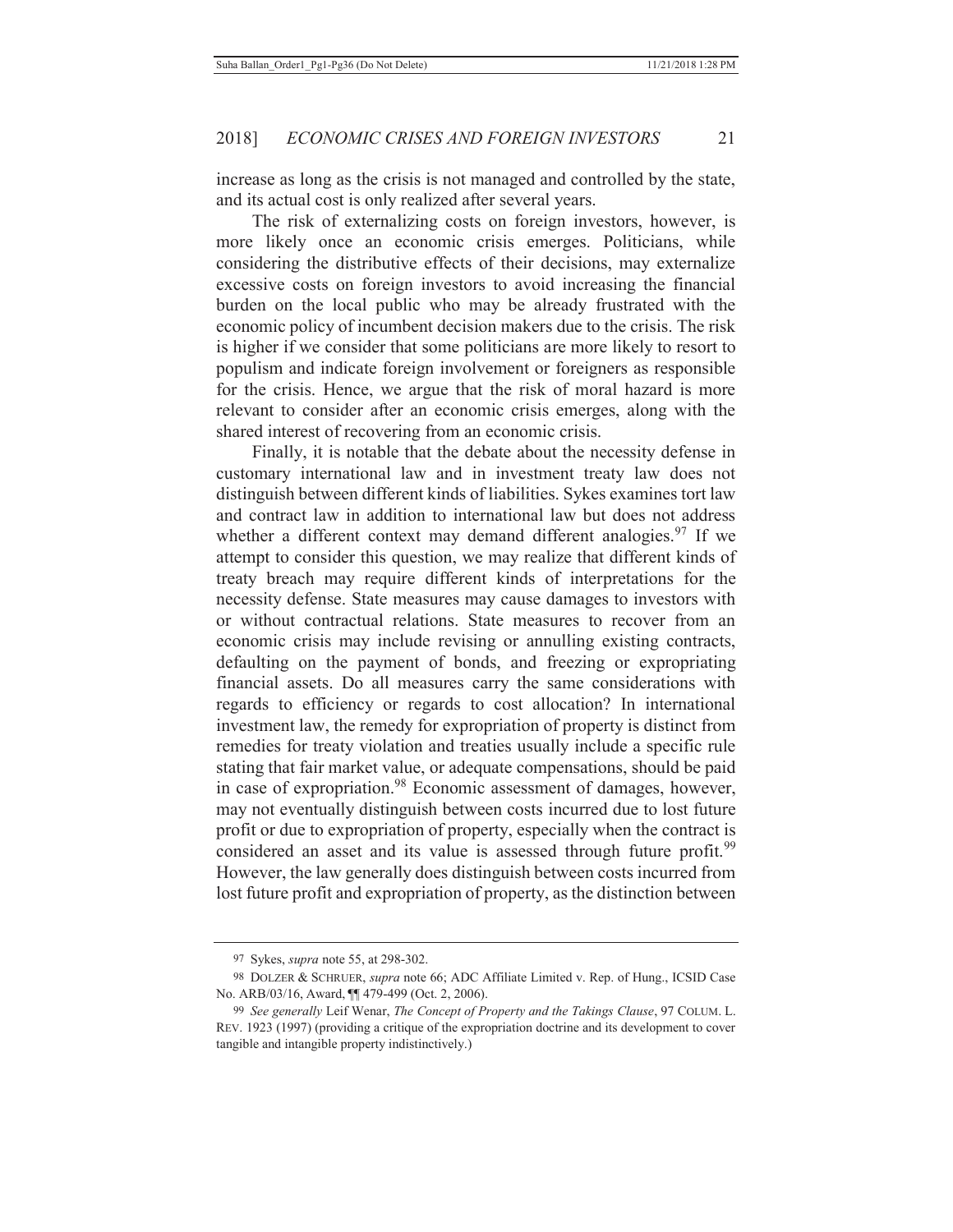liability rules and property rules suggests. This distinction also exists in international law, as well as BITs, and the justification for this distinction may fall into the principle of cost allocation rather than corrective justice, as tort law or contract law may imply. While expropriation of property places immediate costs on investors, the breach of a contract causes, inter alia, loss of future profits and allows more leverage for investors to minimize costs by finding alternative investments. While this distinction between actual loss and future loss may not be relevant when microeconomic analysis is followed, it may lead to a different conclusion if macro-economic analysis is considered in cases of economic exigency.

By now, we have argued that the separation between liability and remedy, as private law dictates, is not necessarily the most desirable model for managing investor claims during an economic crisis. Specifically, we argue that such a separation does not provide the proper allocation of costs between the state and the investors, and certain considerations demand a different model for cost allocation. In the following section, we indicate the absence of public law in the system of remedies, which limits the ability to break down such a distinction and to provide a different allocation of costs.

## IV. MODELS FOR COMPENSATING DISASTER VICTIMS IN NATIONAL LEGAL SYSTEMS

Investment treaty arbitration is often addressed as a field of law that combines public international law, private international law, and public law. Public international law is relevant because investment agreements are first and foremost based on treaties between states. Public international law governs the interpretation of treaties and is the applicable law in most contexts.100 Private international law is relevant because the dispute settlement mechanism is based on the model for commercial arbitration which grafts private international law dispute resolution mechanisms onto public law treaties.<sup>101</sup> For a long time, investment treaty arbitration was considered part of international commercial arbitration; furthermore, the law firms specializing in the

<sup>100</sup> *See* Anthea Roberts, *Clash of Paradigms: Actors and Analogies Shaping the Investment Treaty System*, 106 AM. J. INT'L L. 45 (2012); Stephan W. Schill, *Crafting the International Economic Order: The Public Function of Investment Treaty Arbitration and its Significance for the Role of the Arbitrator,* 23 LEIDEN J. INT'L L. 401, 404 (2010) [hereinafter Schill, *Crafting the International Economic Order*]; ALEX MILLS, *The Public-Private Dualities of International Investment Law and Arbitration,* EVOLUTION IN INVESTMENT TREATY LAW AND ARBITRATION 97 (Chester Brown & Kate Miles eds. 2012).

<sup>101</sup> Zachary Douglas, *The Hybrid Foundations of Investment Treaty Arbitration*, 74 BRIT. Y.B. INT'L L. 151, 151-55 (2004); Roberts, *supra* note 100, at 45.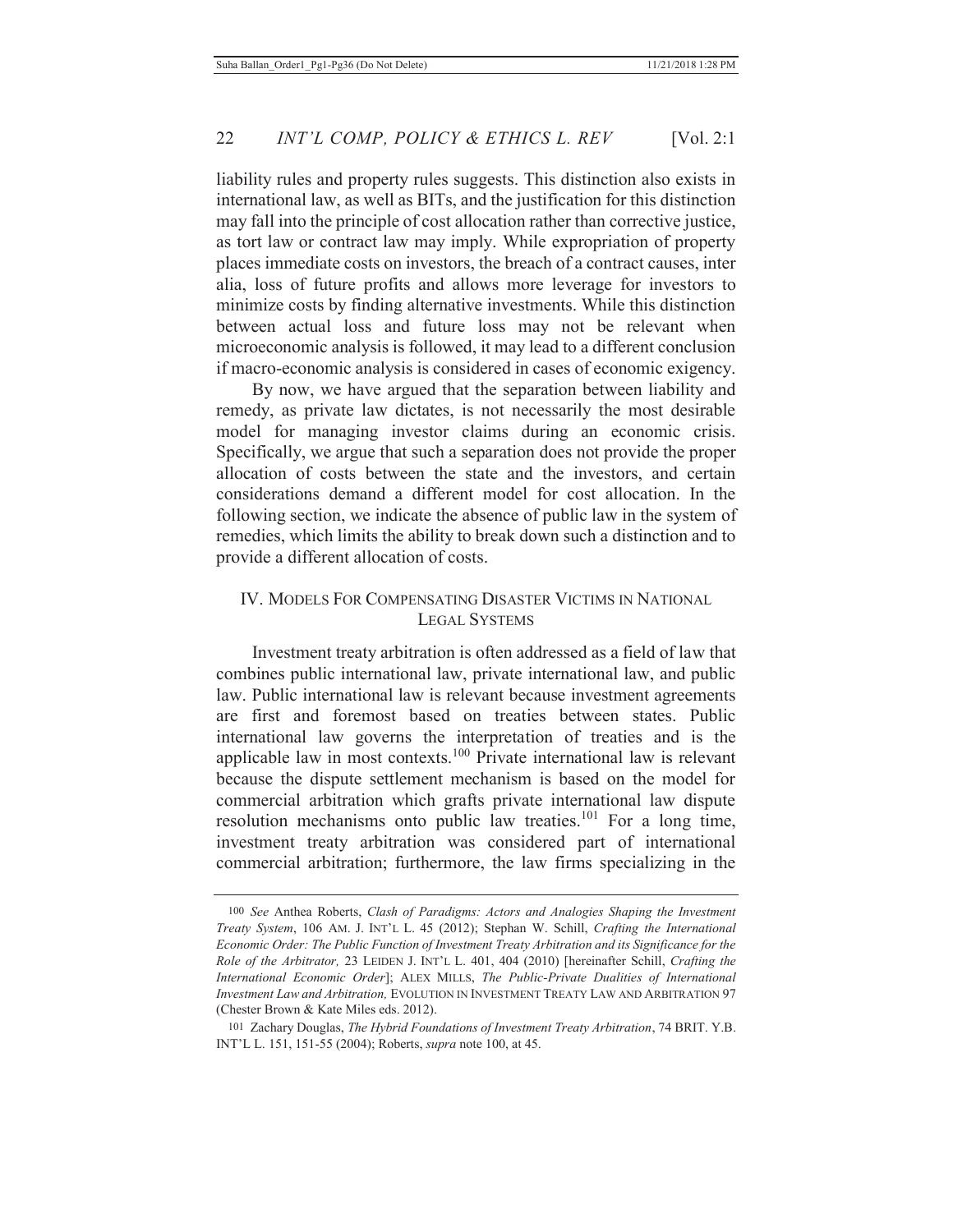field of arbitration, the arbitrators, and the arbitration centers, primarily emerged from the community of international commercial arbitration.<sup>102</sup> Finally, public law is relevant because investment treaty tribunals are shaping the normative framework for state conduct with investors, a relation in which investors are governed by the regulative framework set by states.<sup>103</sup>

The principles governing the methods for evaluating damages in investment treaty arbitration are influenced by public international law and private international law. Common to those two fields of law is the centrality of the contract, reflecting the free will of two parties in shaping their relation. For this reason, the remedies in both fields overlap and, once a breach is found, then restitution or compensation for the full damages are the preferable remedies.<sup>104</sup> Moreover, as most arbitrators emerge from the community of international commercial arbitration, the methods they are familiar with to assess and calculate damages emerge from the field of commercial arbitration as well. Public law remedies, however, are not reflected in the system of remedies in economic crises. National legal systems are usually available to investors, but investors are more likely to prefer international arbitration, for several reasons—such as the concern from biased courts, lower compensation due to a different remedial system, or lower standards for the state to satisfy—compared to investment treaty arbitration.<sup>105</sup>

Convergence between public law remedies and international investment law remedies were suggested through the distinction between primary and secondary remedies.<sup>106</sup> Primary remedies, such as rescission or mandatory injunctions, are remedies aimed at preventing illegal acts by the executive.<sup>107</sup> Secondary remedies are compensatory and aimed at pecuniary damages.108 While most public law systems require the use of primary measures before the use of secondary ones, identified with a twostage-system of remedies, international investment law, in general, only

107 *Id.* at 724-25.

<sup>102</sup> *See* YVES DEZALAY & BRYANT G. GARTH, DEALING IN VIRTUE: INTERNATIONAL COMMERCIAL ARBITRATION AND THE CONSTRUCTION OF A TRANSNATIONAL LEGAL ORDER, 6-8 (1996); Moshe Hirsch, *The Sociology of International Investment Law*, *in* THE FOUNDATIONS OF INTERNATIONAL INVESTMENT LAW: BRINGING THEORY INTO PRACTICE 143 (Z. DOUGLAS, J. PAUWELYN, & J.E. VIÑUALES, ed. 2014).

<sup>103</sup> *Schill, Enhancing International Investment Law's Legitimacy*, *supra* note 65, at 59.

<sup>104</sup> *See generally* ADC Affiliate Limited v. Rep. of Hung., ICSID Case No. ARB/03/16, Award, ¶¶ 479-504 (Oct. 2, 2006).

<sup>105</sup> DOLZER & SCHREUER, *Supra* note 66, at 235-236.

<sup>106</sup> *See generally* Van Aaken, *Primary and Secondary Remedies in International Investment Law and National State Liability*, *supra* note 65, at 722.

<sup>108</sup> *Id.* at 724.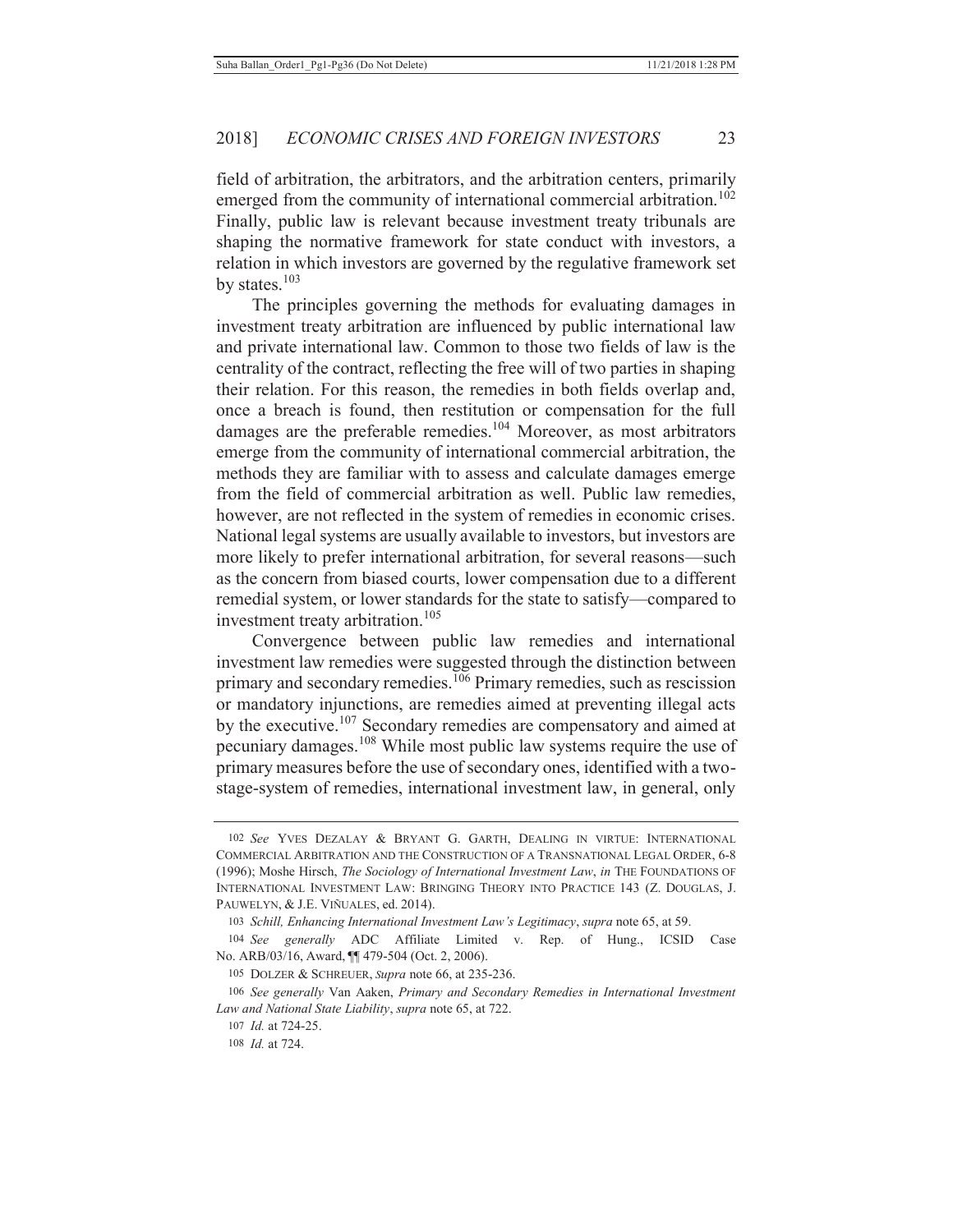applies secondary remedies.<sup>109</sup> Hence, convergence between the two systems of remedies requires examining methods to adhere to the primary system of remedies before applying secondary remedies in international investment law.110 While this suggestion may seem relevant in normal circumstances, it is more challenging in emergencies, as it undermines the executive's ability to take immediate and urgent measures. The review of executive acts during an emergency is far less agreed upon than in normal circumstances. Debates on this issue cover the timing of judicial review, the extent to which the review should be applied, the topics applicable to review, and, most importantly, the effectiveness of the review.111 While similar considerations may be applied to remedies available for foreign investors during an economic crisis, this discussion exceeds the scope of this article. Nevertheless, we would note that the effectiveness of primary remedies in moments of crisis are much more doubtful regarding foreign investors. It is not only that foreign investors are less likely to be prioritized against national interests during emergency, but also because it is less likely for the courts to intervene to preserve contractual and economic interests with no implications over physical security or individual political freedom, as is the case for most investor claims.

Public law, however, can contribute to the remedies in international investment through the models that exist in national legal orders for compensating victims of disaster or crisis in the states. Examining the existing models in national legal systems for compensating victims of disasters, however, suggests that moments of mass disaster require a specific system of remedies tailored and adapted to the specific needs and considerations in the moment of crisis. As this comparative study shows, the available methods and mechanisms in the national legal systems may vary from private law mechanisms to public law mechanisms and hybrid mechanisms not necessarily contained within one of those fields. As such, they provide a more desirable allocation of damages between foreign investors and states or to offer a mechanism for realizing such an allocation. This allocation is possible as those models are not necessarily restricted to separation between liability and remedy, nor to the distinction between state and private markets.

Comparative studies show that legal systems offer various models for the compensation of victims in the context of national crises and

<sup>109</sup> *See id.* at 764.

<sup>110</sup> *Id.* at 746-50.

<sup>111</sup> It is often suggested that courts are more likely to defer to the executive's discretion during emergencies.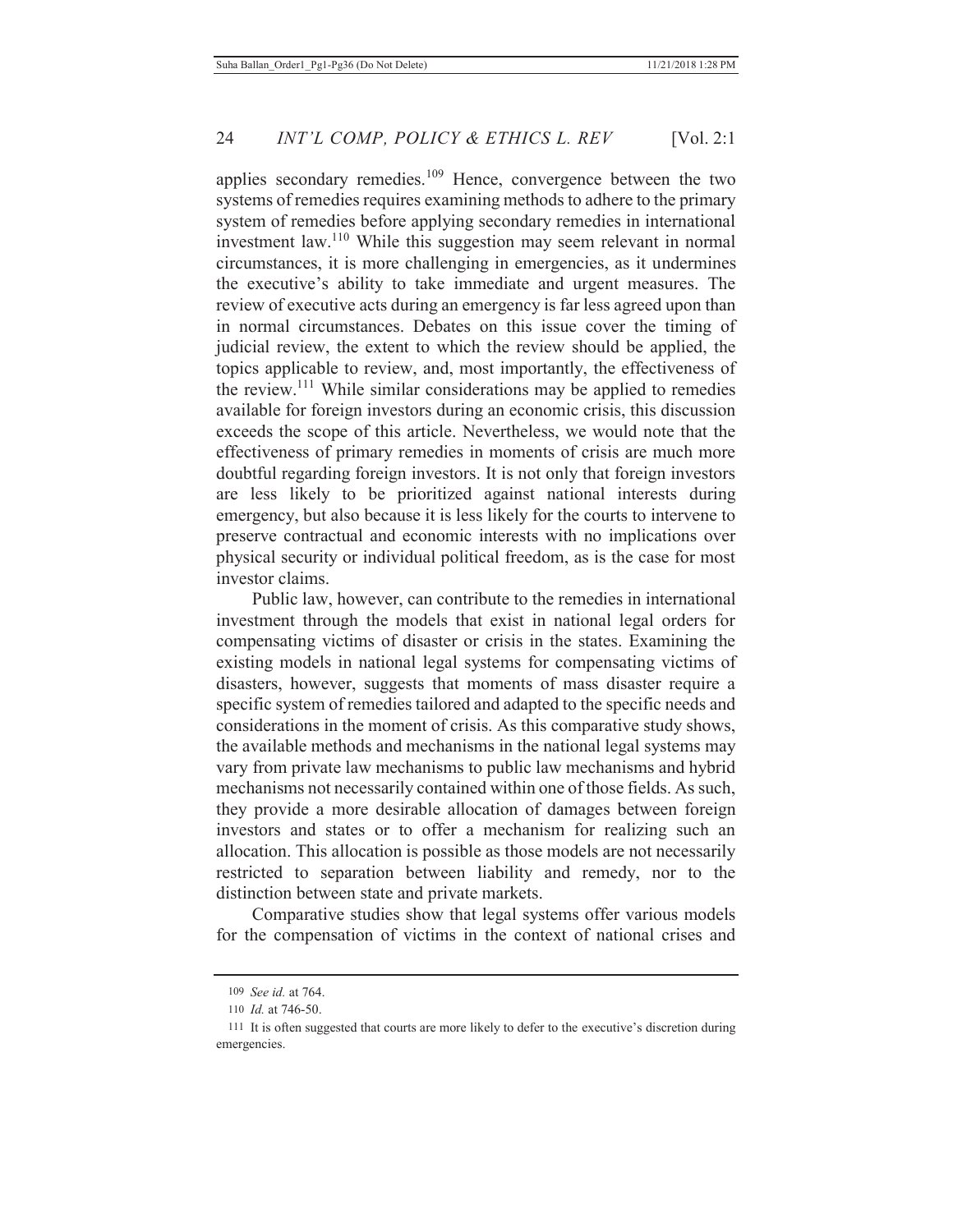disasters<sup>112</sup> There are four models: (1) liability rules and social security rules; (2) private risk insurance; (3) mandatory risk insurance realized through public-private cooperation; and (4) creating a compensation fund for victims.<sup>113</sup> In what follows, we examine those models and their applicability, specifically, advantages and disadvantages for both states and investors in managing multiple treaty claims due to an economic crisis. In doing so, we depart from the focus on the relationship between the investor and the state as a unit of analysis isolated from the nature of the economic background on which that relationship is defined. Recovering from an economic crisis is not only a public interest that the state is aiming to pursue, but rather a shared interest between the state, the investor, and the international community.

#### *A. Default Liability Rules*

Some states do not have regulations tailored to compensate victims of disasters. In those states, victims rely on default regulations such as liability rules or social security regulations. Liability rules are particularly relevant in the case for man-made and technological disasters, where a specific legal personality may be found liable for the damage. In natural disasters, however, there is usually no liable personality for the damages so social security rules apply. Both cases share the risk of insolvency, which makes those regulations work only as far as the solvency of the liable personality or the default compensation fund is guaranteed. Corrective justice is a consideration for supporting liability rules, of which a person who committed tortious act should restore the damage caused by that act. $^{114}$ 

Investment treaty arbitration has several features similar to the liability rules framework. Just as tort law is not tailored for mass disasters, investment treaty arbitration is a default mechanism not necessarily tailored for economic crises. As in tort law, a foreign investor should prove the liability of the state based on an investment treaty. The scope of considerations in allocating costs is rather limited, as the state is either liable for damage or not. If it is liable, then the methods for evaluation of compensation are similar to those available in private law.

Default liability rules, however, are considered the least preferable mechanism for disaster recovery programs, largely because they do not set a limit for the funds that are to be allocated to compensate victims.

<sup>112</sup> *See* Faure, *supra* note 2.

<sup>113</sup> *See* Faure, *supra* note 2.

<sup>114</sup> Faure, *supra* note 2, at 342-4.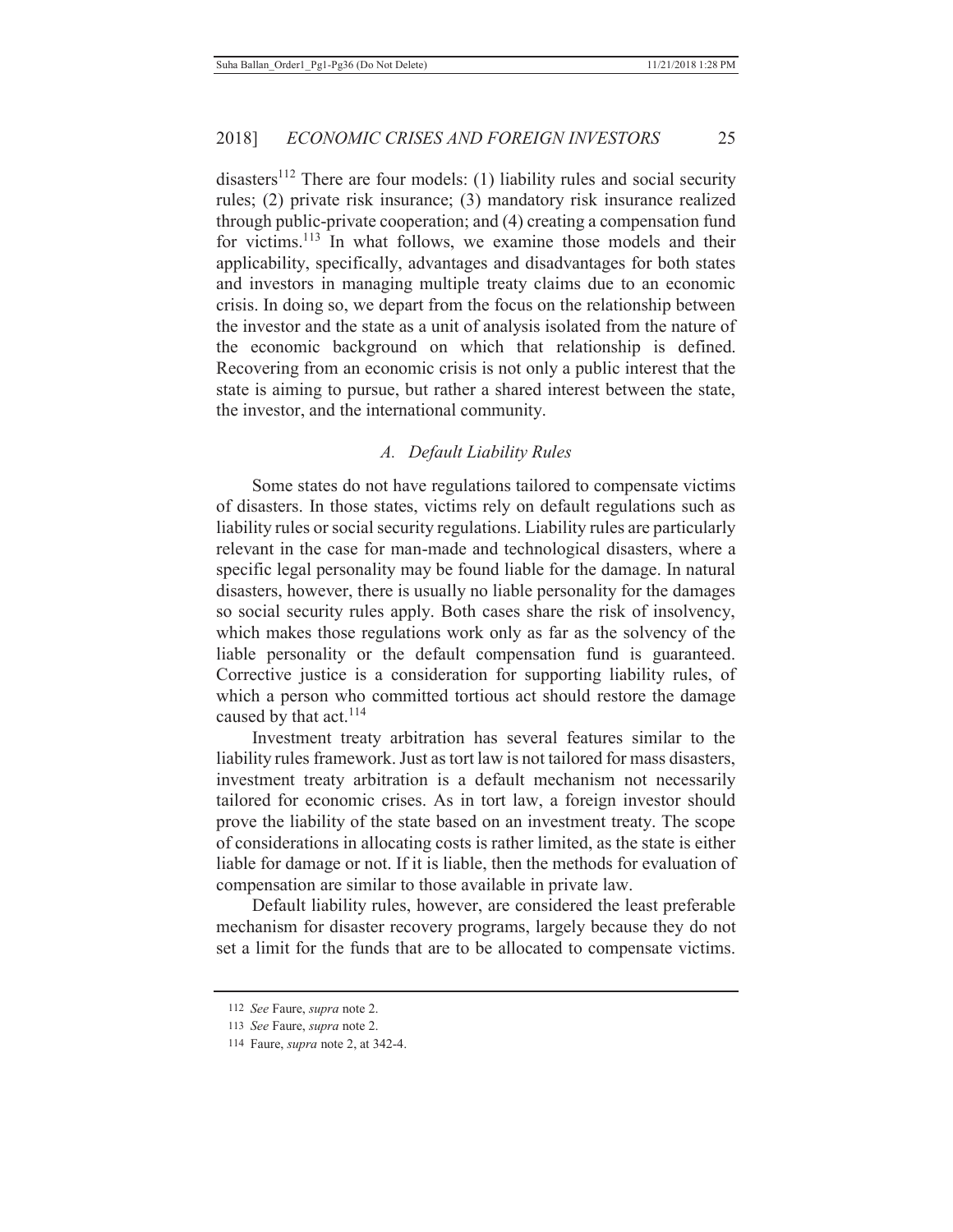After a crisis, the state resources are distributed to the compensation of victims as well as for recovery programs that are required for infrastructure and services. Default liability rules do not allow for a proper allocation of resources between the various needs.<sup>115</sup>

Those considerations stand for investment treaty arbitration as well. Corrective justice suggests that each party should be liable for the damage that he unlawfully caused, and hence an investor should be compensated by the state for an act that violates international law. In economic crises, as in mass disasters, however, other policy considerations are required such as the solvency of the state, the priority for providing essential public expenditures, and the safeguarding of minimal conditions for living to the nationals of the state. While investment treaty arbitration focuses on the relationship between state and investor, those considerations do not play a role in determining remedies. Moreover, as economic crises produce the possibility of mass claims, of which a state may be found liable and ordered to pay huge amounts of money, the benefit of non-compliance becomes very high and more tempting.

Finally, liability rules are also less desirable because they are often settled through deliberation in courts, which involves a high level of uncertainty and long, costly proceedings. Deliberation in courts may also negatively affect the relations between the parties, an effect that is difficult to restore later. Investment treaty arbitration also shares this disadvantage as arbitration proceedings are often characterized by mutual suspicion between the parties, which makes it difficult for them to resume their economic and business relations in the future.

## *B. Risk Insurance*

Risk insurance is often suggested as an ex ante precautionary measure for disaster recovery and has many advantages often highlighted in the literature.<sup>116</sup> First, risk insurance leads to a better calculation of risk for the purpose of adaptation to premium policy costs.<sup>117</sup> In the case for foreign investors, it provides a better calculation of risk compared to the economic benefit from the investment. Usually, a risky investment involves a higher rate of return on profit for the investor. Accordingly, an investor should be the one bearing the risk as the cheapest insurer.

<sup>115</sup> *Id.* at 344.

<sup>116</sup> *Id.* at 344-45.

<sup>117</sup> *See generally* George L. Priest, *The Current Insurance Crisis and Modern Tort Law*, 96 YALE L.J. 1521 (1987).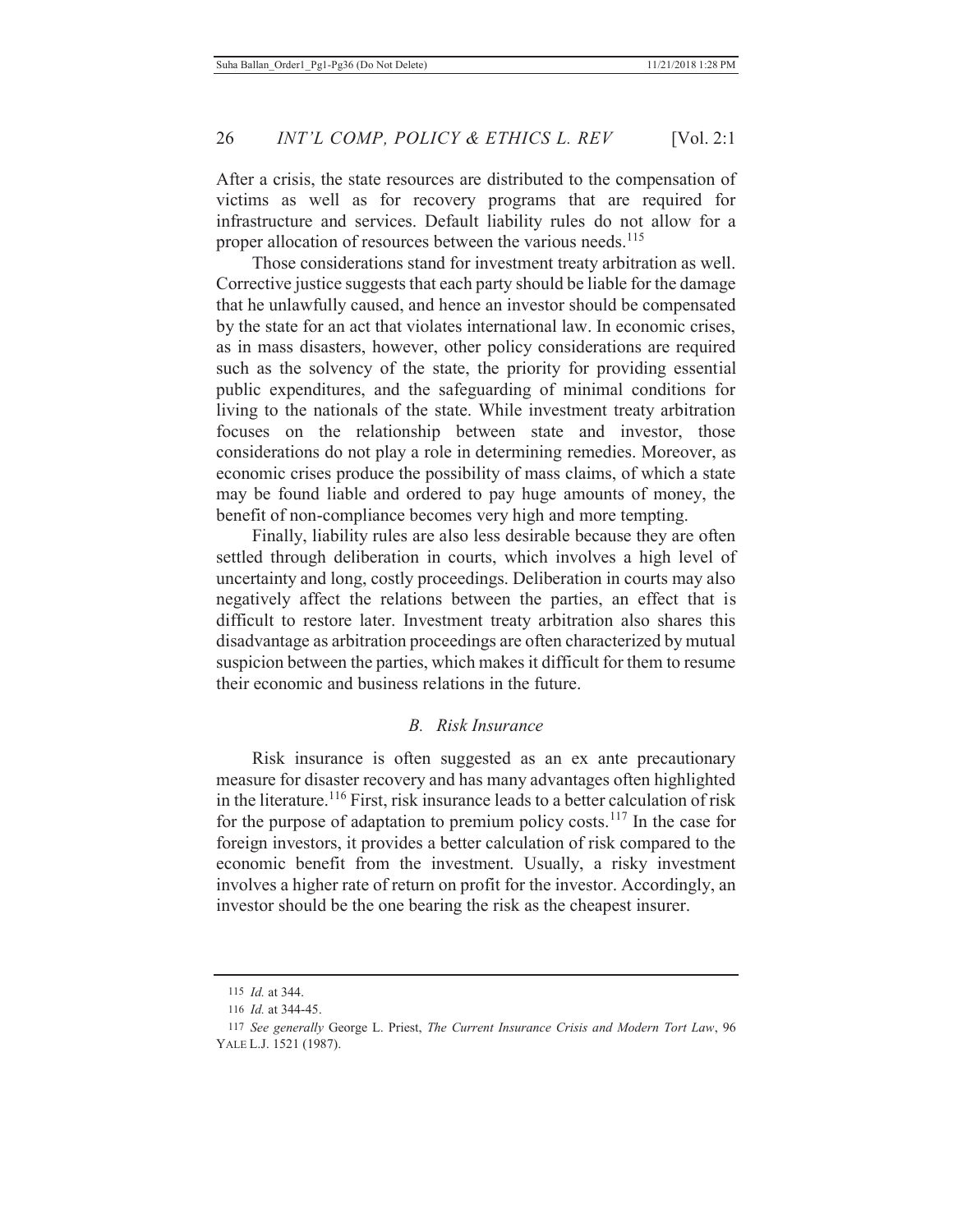Yet, investors may decide not to purchase an insurance policy if the risk is carried by the state through the international investment law regime.118 By laying insurance costs on the investor, cost-benefit analysis made by the investor may be more efficient both for investors and states than default liability rules in international investment law. Support for this assumption may be found when considering that Enron made profits from the same currency exchange that caused the losses for which Enron sued. While the tribunal refused to consider those profits as relevant to evaluating the damages, the profits clearly indicate that Enron could have secured its investment elsewhere.<sup>119</sup>

Insurance, however, is not available for all kinds of damages caused by economic crises. Van Aaken indicates hedging as a proper risk insurance for currency fluctuation.120 Hedging, however, is not always possible. First, the return on profits should be high enough to cover the costs of hedging. This is especially true because hedging becomes more expensive for securing a fluctuating currency. Second, in the particular case of Argentina, considering the peso-dollar fixed rate policy at that time, it is doubtful such hedging was available in the market or would have been anything but hedging for dollars.

This situation, however, does not apply for all cases of economic crises, as most states today do not follow fixed-pricing policy for currency exchange and few states would provide such a coverage for business risks that investors are used to taking. Economic crises may erupt in states known as having a non-stable economy, such as Argentina in 2000, or in states having the reputation of a stable economy, such as the U.S. in 2008.121 While in the latter case it is assumed that the costs of hedging were relatively low, in the former case hedging was more expensive.122 As mentioned earlier, risky investment such as investing in non-stable economies may be secured if the return rate on the investment is high enough to cover the costs of the insurance or the hedging. However, where costs of hedging are too high, investors may be deterred from entering in the economy.

<sup>118</sup> *See* Van Aaken, *On the Necessity of Necessity Measures*, *supra* note 53, at 184.

<sup>119</sup> *See* Enron Co. Ponderosa Assets, L.P. v. Argentine Rep., ICSID Case No. ARB/01/3, Award, ¶¶ 311-12 (May 22, 2007).

<sup>120</sup> Van Aaken, *On the Necessity of Necessity Measures*, *supra* note 53, at 184.

<sup>121</sup> *See generally* INT'L MONETARY FUND, *supra* note 6.

<sup>122</sup> This explains why when we bet on the expected trend for currency exchange the profit is smaller than if that expectation was realized. We need to buy more instruments in order to cover the expected damage. *See* UGUR LEL, *Currency Hedging and Corporate Governance: A Cross-Country Analysis*, 18 JOURNAL OF CORPORATE FINANCE 1, 31 (2012).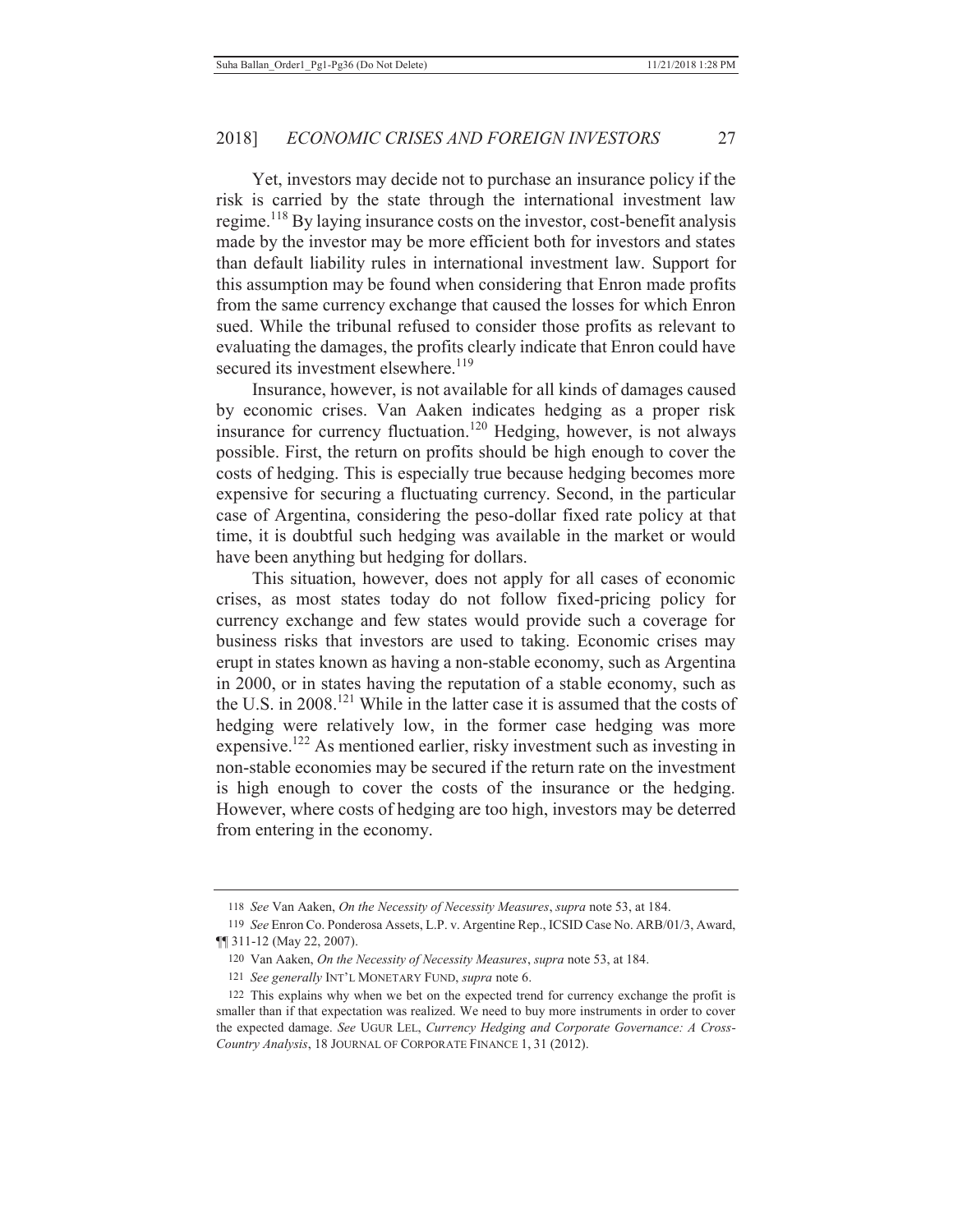Currency fluctuation is one major risk in economic crises, but it is certainly not the only one. Economic crises involve significant economic reform, which usually changes the legal and economic framework taken into consideration when the investment was initially made.<sup>123</sup> A complementary insurance to hedging is political risk insurance, which is offered for foreign direct investments in the context of risks arising from political decision making. Political risk insurance usually covers "(1) war and political violence, (2) risks of expropriation/breach of contract, and (3) transfer risks."124 Providers of such insurance may be private financial institutions, such as banks and insurance companies, or publicly owned institutions, such as OPIC (U.S. Governments' Overseas Private Investment Corporation) and Export Development Canada (EDC).<sup>124</sup> Finally, the World Bank's Multilateral Investment Guarantee Agency (MIGA) is considered one of the largest providers of political risk insurance to emerging markets.<sup>125</sup>

Political risk insurance has its own limitations as well. The coverage of political risk insurance may be followed by subrogation of claims. As subrogation of claims potentially arises where the insurer sues the state for a treaty violation, insurance does not exempt the state from liability under international law. In addition, political risk insurance coverage is highly expensive and does not cover all kinds of political risks.<sup>126</sup> In the context of investment claims, it is especially relevant when expropriation occurs and does not cover other treaty violations, such as fair and equitable treatment or discriminatory acts.

To summarize, first party insurance covers only part of the problem created by risks arising from economic crises. We should also recall that if the risk is carried by the state through the international investment law regime, investors may decide not to purchase insurance.<sup>127</sup> Moreover, cases where the returns of profits are not high enough to cover the costs of the insurance will require state interference to overcome this gap. This can be attained through a high return of profits in contracts with the states or through subsidizing insurance. For such state interference to be desirable, we should first assume that the benefits to the state of foreign

<sup>123</sup> In that case, the state may be in violation of the fair and equitable standard. *See Enron*, ICSID Case No. ARB/01/3, Award, at ¶¶ 260-62; CMS Gas Transmission Company v. Rep. of Arg., ICSID Case No. ARB/01/8, Award, ¶¶ 273-77 (May 12, 2005).

<sup>124</sup> Nathan Jensen, *Political Risk, Democratic Institutions, and Foreign Direct Investment,* 70 J. POL. 1040, 1043 (2008).

<sup>125</sup> *Id.*

<sup>126</sup> *Id.* at 1044.

<sup>127</sup> In the relation between liability rules and first party insurance; *see generally* Priest, *supra* note 117.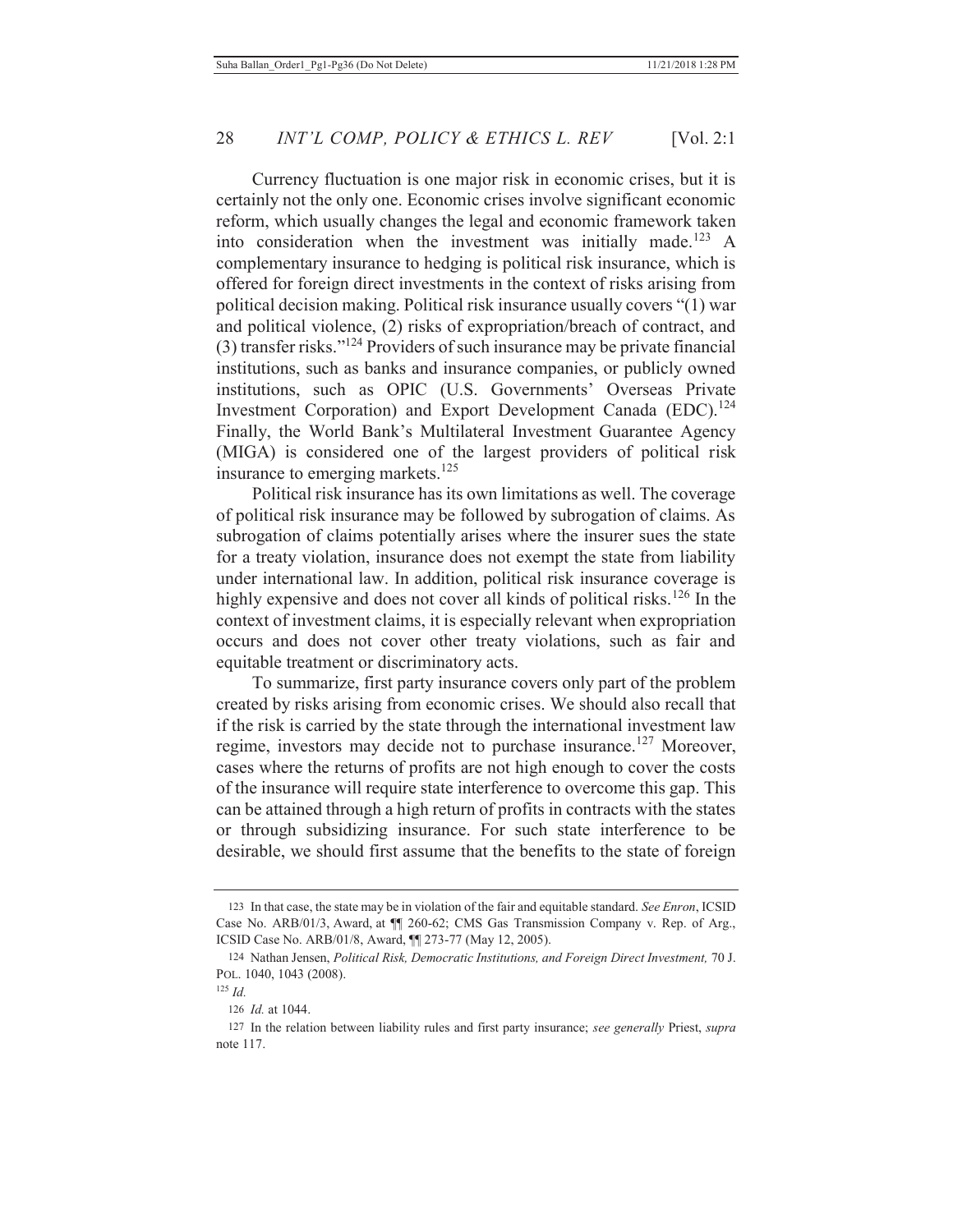investments are higher than the costs. The first option–attaining high profits–is less desirable as it involves paying the costs even if the risk is not realized, and once it is realized, the state may be obliged to compensate for lost profits. The second option involves the payment of compensation, only if the risk is realized and through a long deliberation process, but the evaluation of damages may burden the state excessively. Compared to a situation where the investment treaty arbitration is the only mechanism available for the investor to claim his costs from the state, a risk-averse state may prefer the second option, intervening to guarantee the risk is covered through insurance.

#### *C. Private-Public (Mandatory) Risk Insurance*

Governmental intervention in the insurance market for mass disasters exists in some states.<sup>128</sup> Governmental intervention may take two strategies: the first is compulsory insurance on certain property holders; the second is compulsory coverage for certain risks when a party voluntarily seeks insurance for property. Naturally, state intervention may also extend to insuring the availability in the market for such insurance 129

In domestic legal systems, it is suggested that mandatory insurance is desirable to reduce public pressure on states to provide compensation schemes—not necessarily based on clear rules for entitlement and evaluation.<sup>130</sup> Naturally, this advantage is less relevant in regulating the remedies to foreign investors. In economic crises, the public pressure is focused inwards—on stabilizing the economy along with providing minimal welfare services and minimizing the effects of the economic reforms on layouts, pensions, and salary cuts. If foreign investors are considered in public opinion, it is more likely that public pressure would lead to externalizing the costs on the investors. Thus, in the context of economic crises, it is the concern of externalizing costs on foreign investors that compulsory insurance may alleviate.

For compulsory insurance to be helpful we need to deal with two sets of questions: what are the means to impose such insurance, and what kind of risks arising from economic crises should and may be covered by those insurance contracts? As far as the means are considered, mandatory insurance is easier to realize when the investment is based on a contract between the investor and the state, as such insurance can be agreed upon

<sup>128</sup> Faure & Hartlief, *supra* note 2, at 460.

<sup>129</sup> *Id*.

<sup>130</sup> Faure, *supra* note 2, at 352.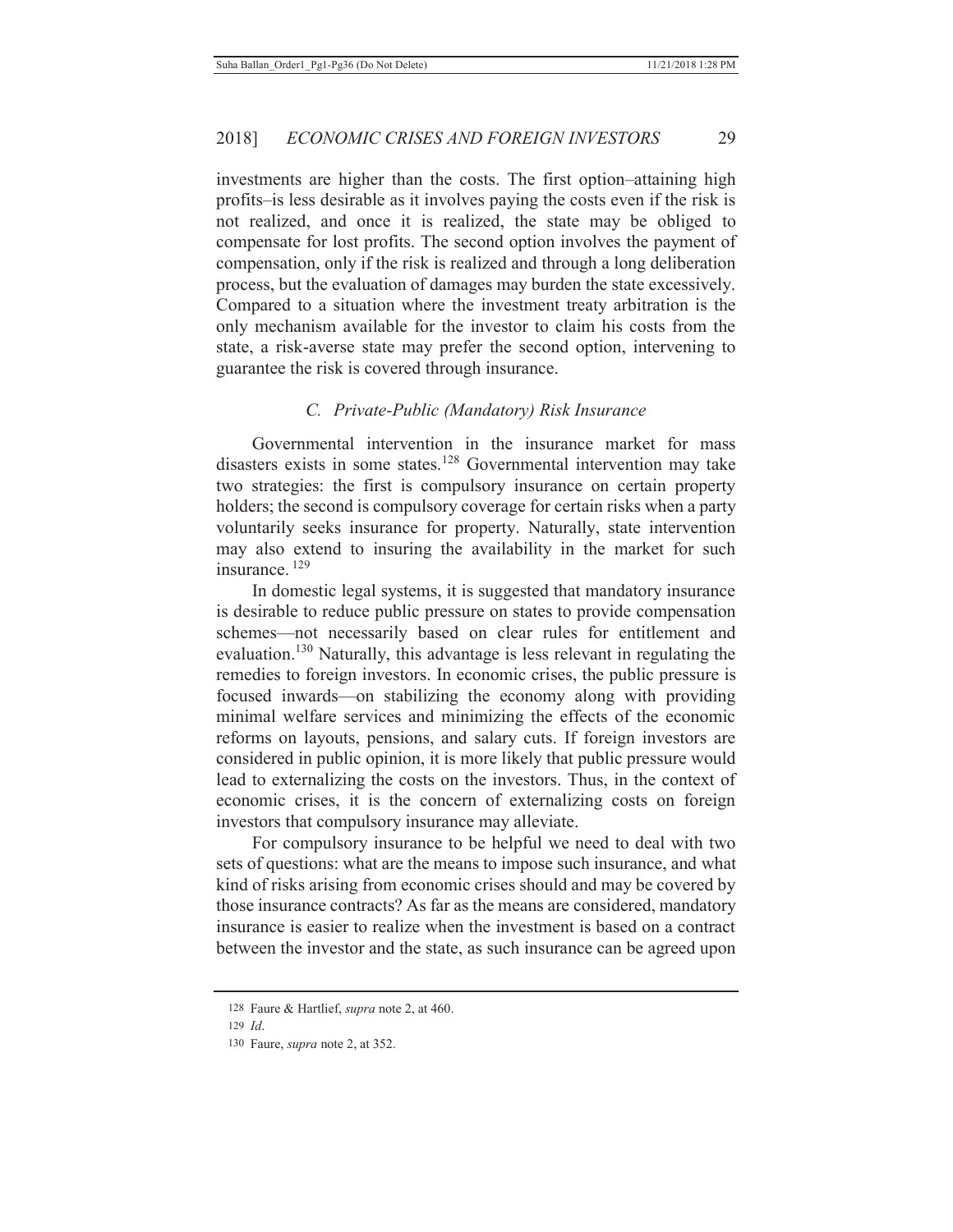in the contract. States are more likely to avoid legislation imposing risk insurance on foreign investors as that could deter investors from entering into the market if the costs are high or may be considered discriminatory. The risks of liability for a breach of an investment treaty is lower, however, when there is no contract, if the emergency measures are nondiscriminatory, and if it serves the public interest.<sup>131</sup>

Naturally, for such state interference to be desirable, we should first assume that the benefits of foreign investments to the state are lower than the costs of such actions. Mandatory insurance calculates the costs and benefits ex ante. Investors naturally internalize the costs of insurance into the calculation of profit and, if the costs are not high enough to cover those additional costs, the state may intervene to subsidize insurance costs. As such, mandatory insurance provides a better evaluation of the profitability of the investments for both states and investors.

Securing insurance through investor-state contract provides an additional advantage of securing the risk of subrogation of claims. Internalizing insurance in the contract allows an investment tribunal to examine the insurance as part of the economic value of the contract. Another way to overcome subrogation is to shape the insurance policy so that insurance is only paid against a waiver signed by the investor for any future claims based on an investment treaty if the damage is covered by insurance. To do so, cooperation between the state and the insurer should be obtained, and a state should try and induce financial institutions to offer such instruments. Hence, the possibility for filing a BIT claims remains possible, but it is more likely that investors would prefer insurance due to the risk of either losing the case against the state or engaging in costly litigation, compared to the certainty of the insurance payment.

The second question concerns the kinds of risks mandatory insurance is supposed to cover. Currently, hedging is an available instrument for transaction costs due to currency exchange.<sup>132</sup> But economic crises may cause other economic losses, such as the termination of contracts, insolvency of debtors, or the need to control the investor's property by the state. Political risk insurance is yet another available instrument for covering those risks when they are caused by

<sup>131</sup> *See, e.g.*, Methanex Corp. v. United States, Case No. 643 D002, Final Award of the Tribunal on Jurisdiction and Merits (NAFTA Arb. 2005), https://www.italaw.com/sites/default/files/casedocuments/ita0529.pdf; *see also* Saluka Inv. BV v. Czech Rep., Neth-Czech, Partial Award, (Perm. Ct. Arb. 2006).

<sup>132</sup> *See generally* Ugur Lel, *Currency hedging and corporate governance: A cross-country analysis*, 18 J. CORP. FIN. 221 (2012); *see generally* John Y. Campbell, Karine Serfaty-de Medeiros, & Luis M. Viceira, *Global Currency Hedging*, 65 J. FIN. 87 (2010).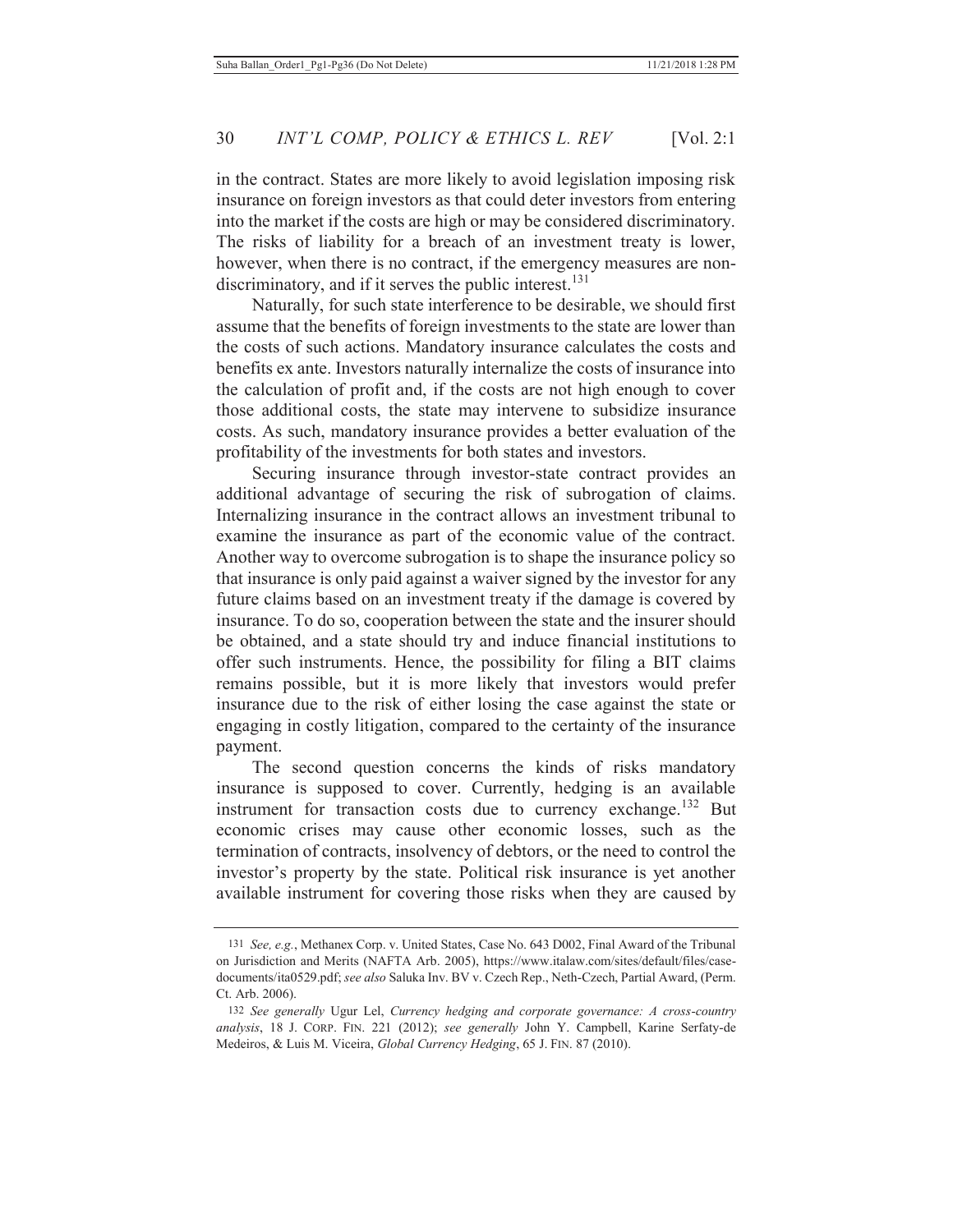state actions. The need that can be satisfied through political risk insurance may vary from one sector to another and from one kind contract to another.

To summarize, mandatory first-party insurance may offer a desirable solution as far as it is applicable, but it is limited to a certain kind of investors and certain kinds of risks. Providing a conclusive scheme for types of insurance and analysis for how they can mitigate the risks of both investors and states is naturally beyond the reach of this paper, which only delineates compensation schemes that could play a positive role in compensating foreign investors.

### *D. Legislation for Damages and Fund Allocation*

According to this model, the state appoints a commission for allocating funds among those who claim damages due to an emergency situation. The advantage of such a fund is that it enables decision makers to allocate compensation while taking into consideration the aggregate damage caused by the disaster. The disadvantage, however, is that the allocation of the total amount of compensation to be distributed is set after the disaster occurs, while facing the grave damages of the disaster.  $^{133}$  An ex ante design of the compensation scheme pressures decision makers to increase the amount of resources allocated to the fund and risks overcompensating and hence undermining equality among victims of disasters.134 Moreover, such a commission, appointed ad hoc and after the disaster occurs, must deal with issues of procedure, allocation, and assessment of total damages, while issues of due process may be jeopardized.

Keeping those insights in mind, applying such a model for investorstate disputes after an economic crisis appears desirable if we take several considerations. These include: flexibility in shaping the rules for setting damages allows the commission to consider the capabilities of the state along with the necessary steps to recover from the prices; the commission evaluating the contractual relationship between the investor and the state from an economic perspective, which also takes into consideration the profitability of the investment as a whole; the overall actual effects of the crisis on the investor; the future profitability of the investor; the nature of the breaches and the damages caused to the investor; and, finally, the cumulative effect of all claims taken altogether. Naturally, the risk of overcompensating is low in this context as foreign investors are less

<sup>133</sup> Faure, *supra* note 2, at 353, 359.

<sup>134</sup> *Id.*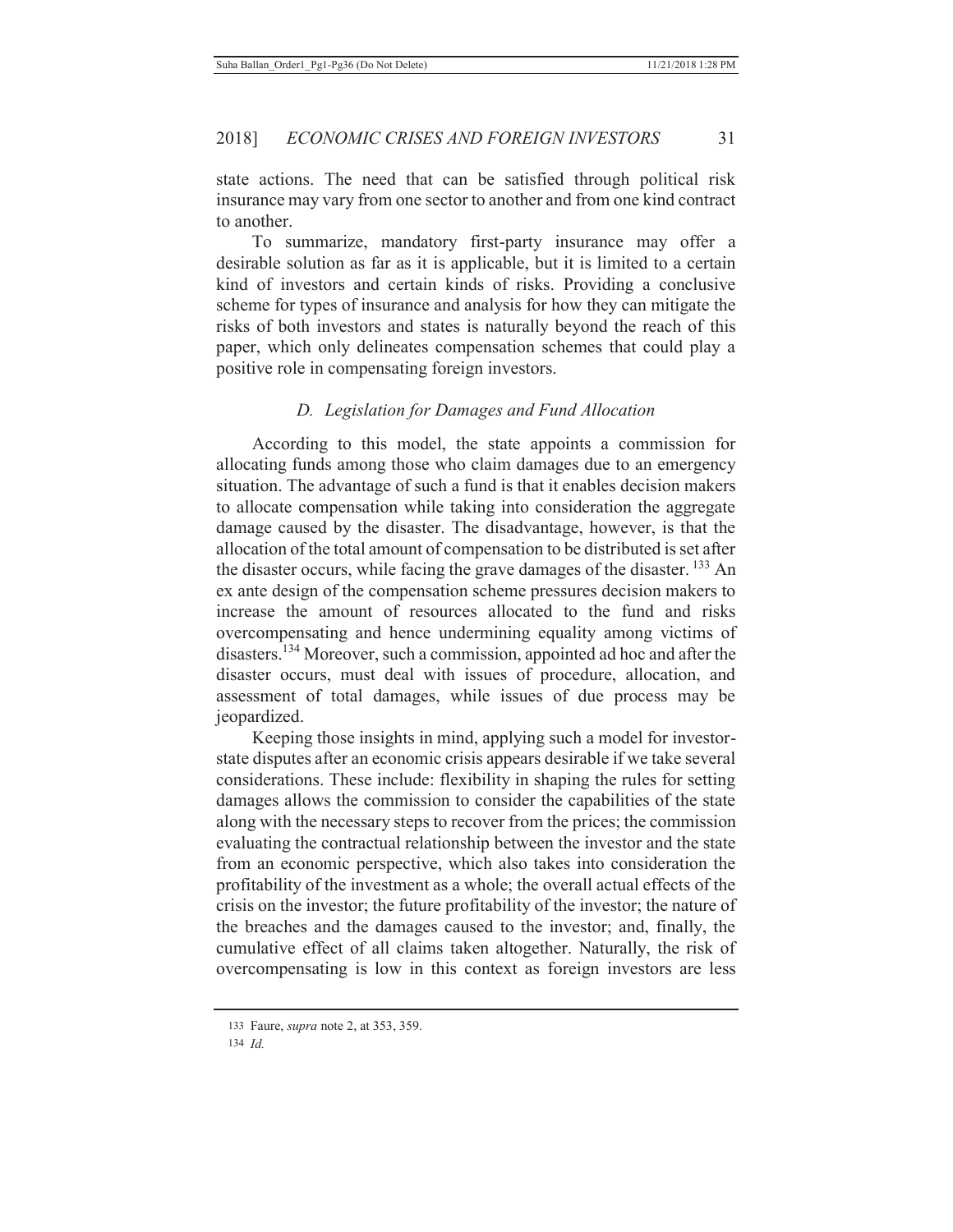likely to gain the sympathy of the public, which is suffering from the crisis as well. Rather, there is a risk of externalizing the costs on the foreign investor.

The composition and working procedures of such commissions are crucial. We suggest the commission consists of economists, who are well informed of state capabilities and economic conditions, as well as international law experts, who can assist with avoiding future claims at the tribunals. While international law and investment treaty remain relevant, they are not the only considerations to be taken. Naturally, introducing an economic expert into the commission is necessary to decide issues of economic expertise. Also, a commission consisting of both national and international legal experts alleviates the concern of externalizing costs on foreign investors on the one hand, and of ruling an amount of compensation that does not take the state's economic and political conditions into account, on the other hand. Hence, a mixed commission of national and international experts is also meant to retain the necessary confidence of both parties in the procedure to ensure their cooperation.

As mentioned above, such a commission should also set a realistic timetable for the payment of compensations. The situation in Argentina demonstrated that, for states recovering from economic crises, recovery is necessary for the state to be both able and willing to comply with the award. Consideration for recovery in the commission's decisions, as well as the fact that the commission was suggested by the state in the first place, makes it more likely that the state is willing to comply with these decisions.

Several options are available to increase investor confidence in the commission. The state could suggest that one member of the commission is appointed by an international institution, such as the International Monetary Fund (IMF) or the World Bank's International Centre for Settlement of Investment Disputes (ICSID). In addition, the state could offer that one member is appointed by the other contracting state in the relevant BIT, if the investors all, or most, emerge from one state. The state could also appoint a team of international economic experts advising the commission on issues concerning their expertise.

Such a commission does not prevent investors from turning to international tribunals for settling claims, as exclusion of local remedies is usually not required before filing a treaty claim.<sup>135</sup> However, some tribunals decided that non-exclusion of local remedies may undermine

<sup>135</sup> *See* RUDOLF DOLZER & CHRISTOPHER SCHREUER, PRINCIPLES OF INTERNATIONAL INVESTMENT LAW 215 (1st ed. 2008).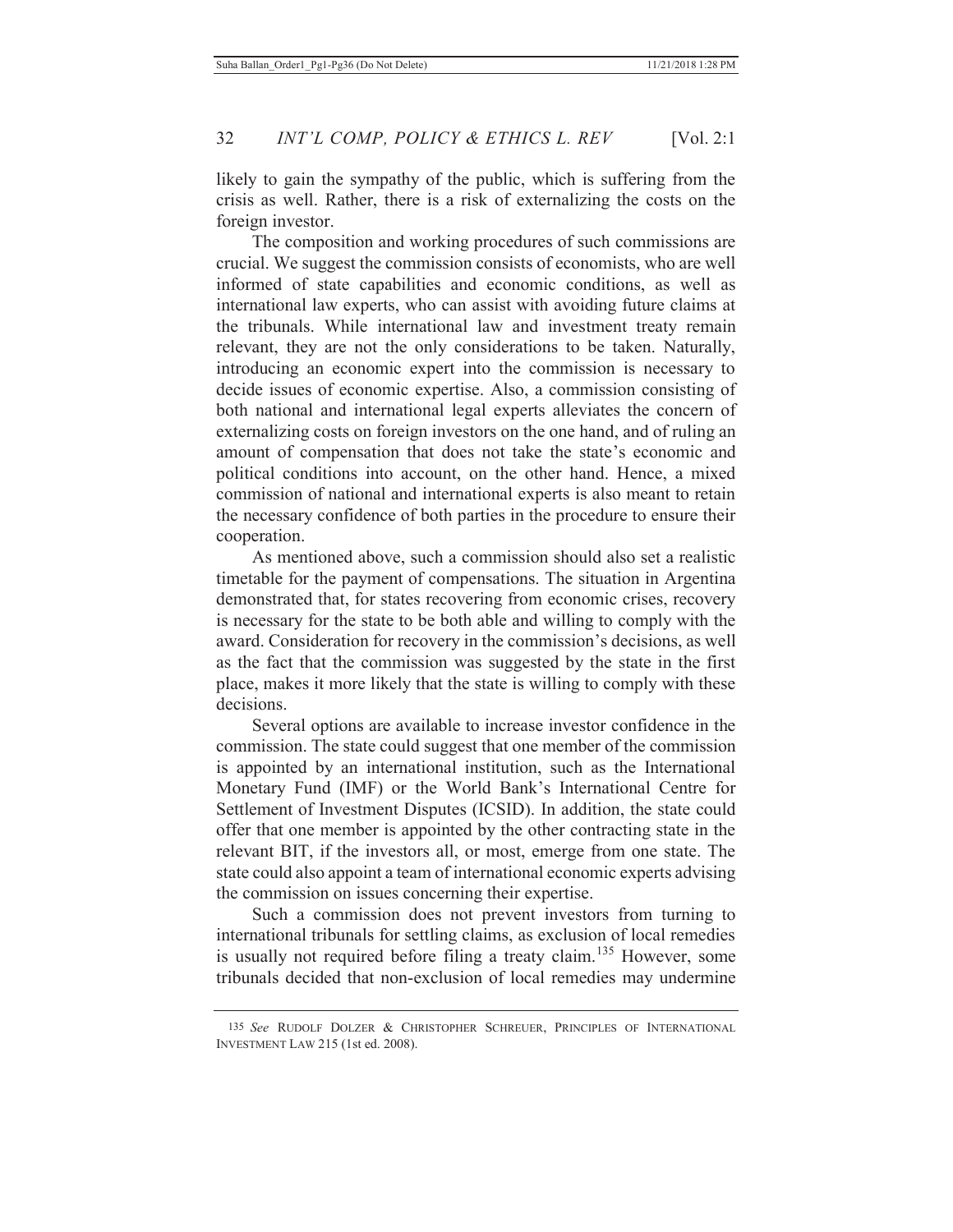the investor's ability to prove a treaty breach when the state had not finalized its measures.<sup>136</sup> Using such a defense claim by the state successfully would require the state be committed to the commission's decisions as well as settle the claims in a reasonable period of time, otherwise the defense is not valid. If the state is able to raise such claims, an investor would likely prefer to cooperate with the commission to avoid such a risk. Such a commission has additional advantages, which may also encourage investors to cooperate. First, investors and states usually have a long-term relationship. States would still need foreign investors in their markets and investors would still be interested in preserving their investments and recovering their losses. A semi-formal dispute settlement mechanism is a friendlier venue for settling disputes than filing an international claim with ICSID.<sup>137</sup> Second, investors that confront a state undergoing an economic crisis face uncertainty with regards to the ability to enforce any award. As the experience in Argentina shows, it took almost ten years for Argentina to comply with those awards.<sup>138</sup>

Both the U.S. Model BIT (2014) and the Canadian Model BIT (2004), include a provision for a tribunal consisting of economic experts that can review the state defense with regards to financial measures. The U.S. Model BIT explicitly excludes financial measures taken for insuring the stability of the financial system from the obligations of the treaty as long as they are not used as a means of avoiding those obligations.<sup>139</sup> In addition, it also excludes financial measures concerning currency exchange from the treaty. Where a state claims that a contested measure falls within those exclusions, it must inform the competent financial authorities in both states and request they jointly determine this matter. In the case those authorities fail to reach a joint statement, the tribunal would be constituted with economic experts or legal professionals.<sup>140</sup> In the Canadian Model BIT, a similar provision states that the treaty does not prevent a party from adopting prudential measures necessary to maintain essential interests, such as the safety of financial institutions and the stability of its financial system. If a case raises such a defense then

<sup>136</sup> *See id*.

<sup>137</sup> Nancy Welsh & Andrea Kupfer Schenider, *The Thoughtful Integration of Mediation into Bilateral Investment Treaty Arbitration*, 18 HARV. NEGOT. L. REV. 71, 77 (2013).

<sup>138</sup> Moshe Hirsch, *Explaining Compliance and Non-Compliance with ICSID Awards: The Argentine Case Study and a Multiple Theoretical Approach*, 19 J. INT'L ECON. L., 681, 682-701 (2016)

<sup>139</sup> U.S. Dep't of State, Bureau of Economic and Business Affairs, H.R. and Lab., U.S. Model Bilateral Investment Treaty art. 20 (2012).

<sup>140</sup> *See id.* art. 20(3)(c), at 22–23.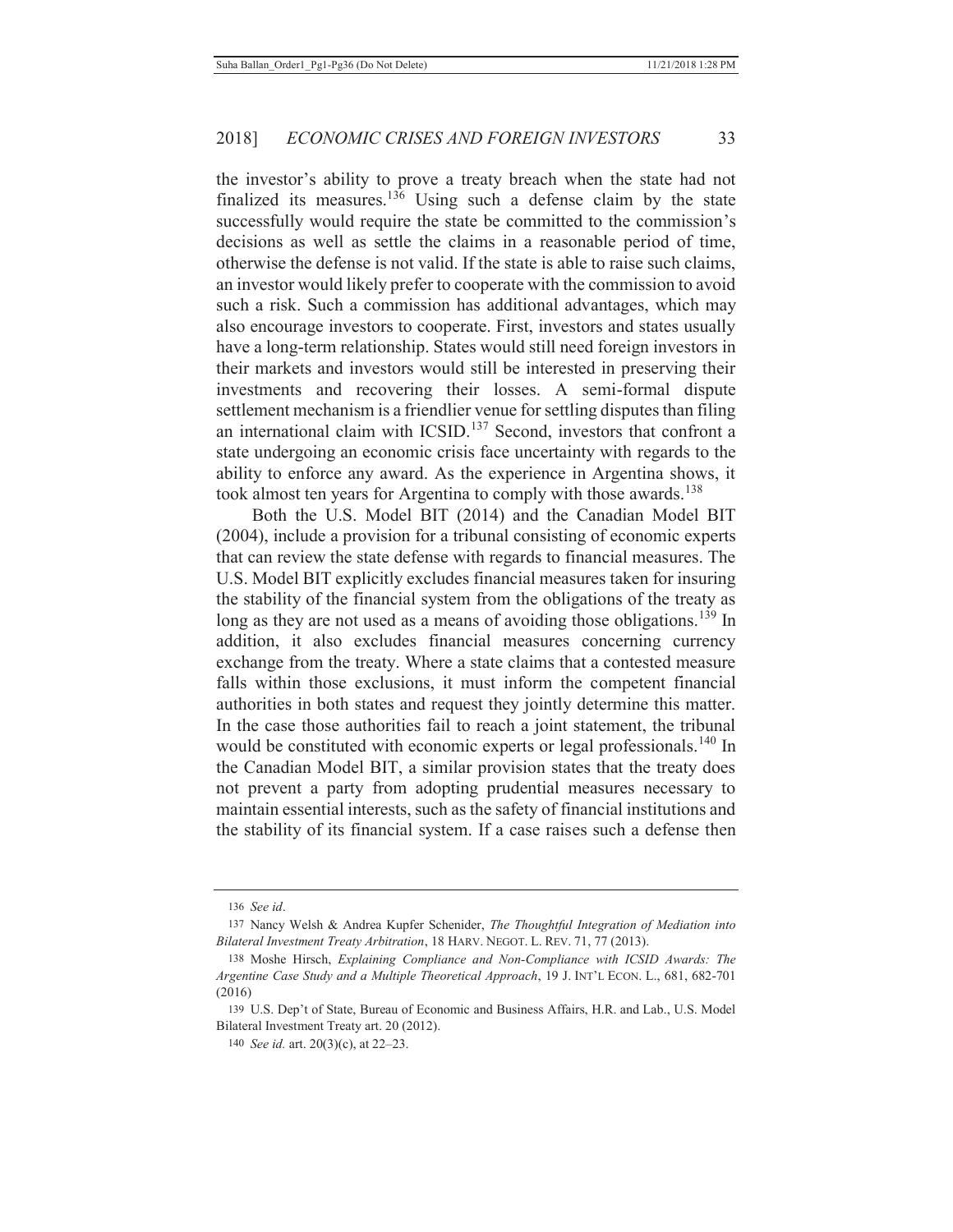the parties to the agreement should seek a mutual report on whether such defense is valid<sup>141</sup>

Those suggestions, however, along with the prolonging proceedings, do not change the framework for settling the disputes. They only shift the authority to decide the economic aspects of necessity to an expert tribunal, while the dichotomy between liability and damages, followed by the application of private law methods for assessment of damages, remains the same. Thus, we find this suggestion only partially addresses the considerations in moments of economic crises, namely, the difficulty to decide on economic issues.

A fund allocation instrument has its own drawbacks though. First, it demands the state decide remedies immediately after it has decided the measures. On the one hand, a state needs to first stabilize the economy to be able to decide how much funds to allocate, who will receive this allocation, and how recipients will be paid. On the other hand, a state should decide compensation in a reasonable time, otherwise the instrument is inefficient. Second, it requires a state be bound to a compensation offer while the investor still has an option to resort to alternative dispute settlement mechanisms. Requiring an investor to waive its rights to resort to international tribunals will probably be useless—as investors would prefer international tribunals—and undermines any future claims regarding the exclusion of local remedies. Indeed, the tribunal in BG Group Plc. v. Argentina decided that Argentina's refusal to negotiate with investors who choose to resort to courts or international tribunals renders the requirement to exhaust local remedies meaningless.<sup>142</sup>

However, if a state is able to establish such a commission efficiently, then it would have more control on the allocation of funds and the total amount of damages to be paid, which will increase certainty. As we saw in the cases of *LG&E* and *Enron*, uncertainty involves the assessment of damages and no tribunal considers the accumulative amount of damages. A state may use this uncertainty to its own benefit; if a state is able to establish an alternative method of compensation that is based on reasonable justifications, then such policy will be more difficult for investors to challenge at a later stage in an investment tribunal, and tribunals would enjoy less discretion. In other words, a state precautionary measure from investment treaty claims will set a higher threshold for investors to prove breach of a treaty.

<sup>141</sup> *See id.* art. 17, at 19.

<sup>142</sup> *See* BG Group Plc. v. Rep. of Arg., Case No. 008-0485, Final Award, ¶¶ 140–55 (Arb. Trib. 2007), https://www.italaw.com/sites/default/files/case-documents/ita0081.pdf.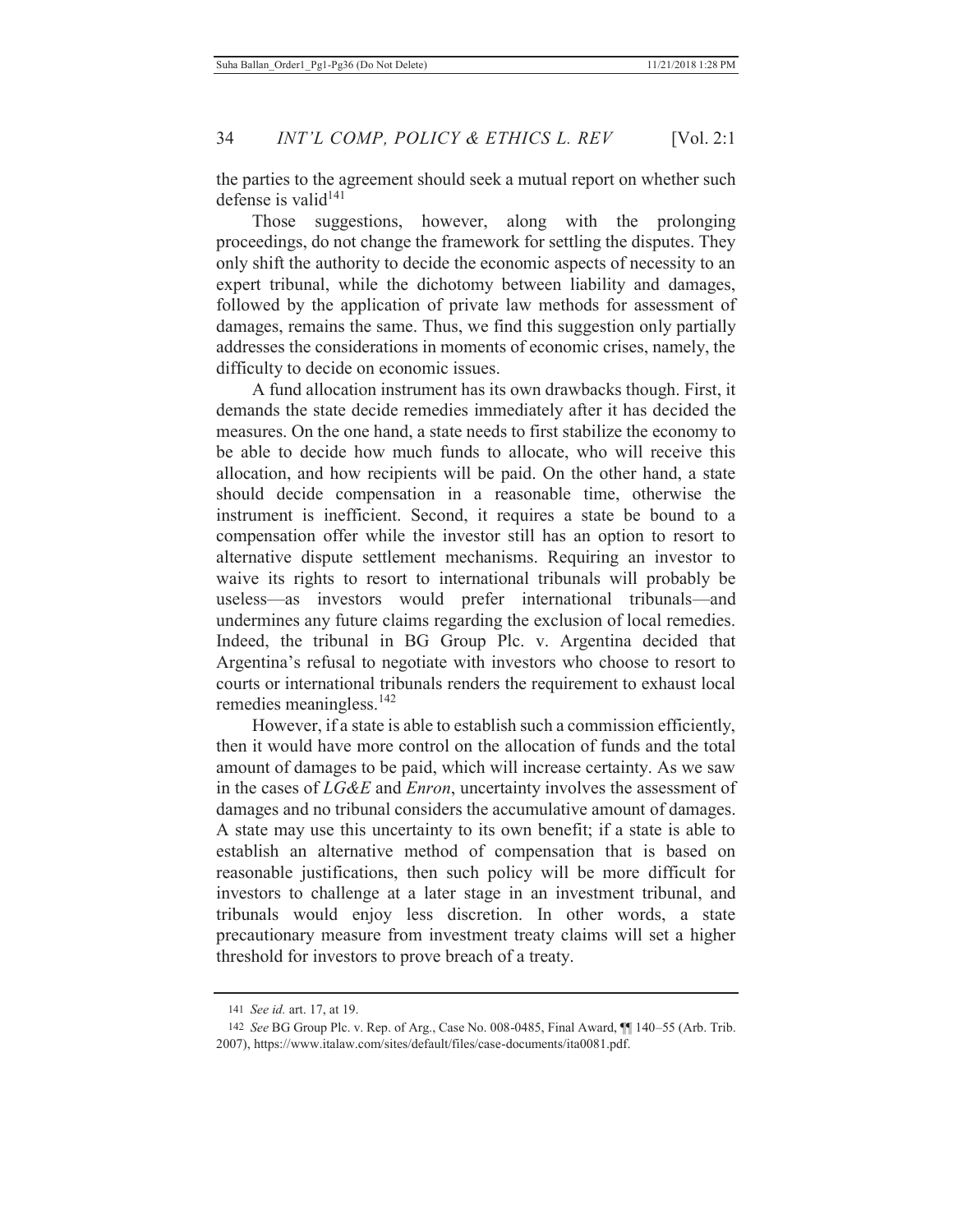#### V. SUMMARY

Analyzing the current options facing states and investors during an economic crisis shows that a private law analogy plays a dominant role in allocating costs between foreign investors and states. This is due to the fact that investment treaty claims focus on the relation between the state and the investors notwithstanding the economic background on which their relationship was initially established and which later erupted due to an extreme change in that background. In such an approach, mechanisms for managing claims are analogous to private law, whether contract law or tort law, of which once a wrongful act is committed the state pays the costs to the investor as if the wrongful act was not committed. But to evaluate the costs in such case, it should be assumed that the economic crisis, to some extent, did not occur, that the state is capable of carrying its obligation, and that the actions taken by the state to recover from the crisis do not concern the investor. Such an approach may be justified if we follow the traditional economic analysis, assuming the state and the investor are private individuals in the global market. But this assumption stands neither to the state being susceptible to changes in the global market nor to the investor enjoying the economic policy taken by the state before the crisis—and, to some extent—benefitting from its actions after the crisis.

Economic crisis, as any disaster with mass damages, requires specifically tailored mechanisms that consider the need to allocate damages between the state and individuals. States developed models for regulating the compensation of victims in mass disasters or crises. Foreign investor claims are mass as well if we consider the amount of damage caused to those investors. The massive amount of damages that involves foreign investors in economic crises, as the cases in Argentina and Cyprus suggest, requires states to consider appropriate models for compensating investors or securing damages.

We have examined three models for compensating foreign investors for costs incurred by state emergency measures in an economic crisis. Investment treaty arbitration, as it is designed and applied today, appears the least preferable option for reparations in the times of economic crisis. Its system of remedies is based on private law remedies that separate liability and damages while only considering the relationship between the two litigating parties. Mandatory insurance and fund allocation via commission, however, are more appropriate models. They both offer a distribution of costs between the investor and the state, allow a wider range of relevant considerations in those unique circumstances, and maintain amicable relations between the state and investor. While